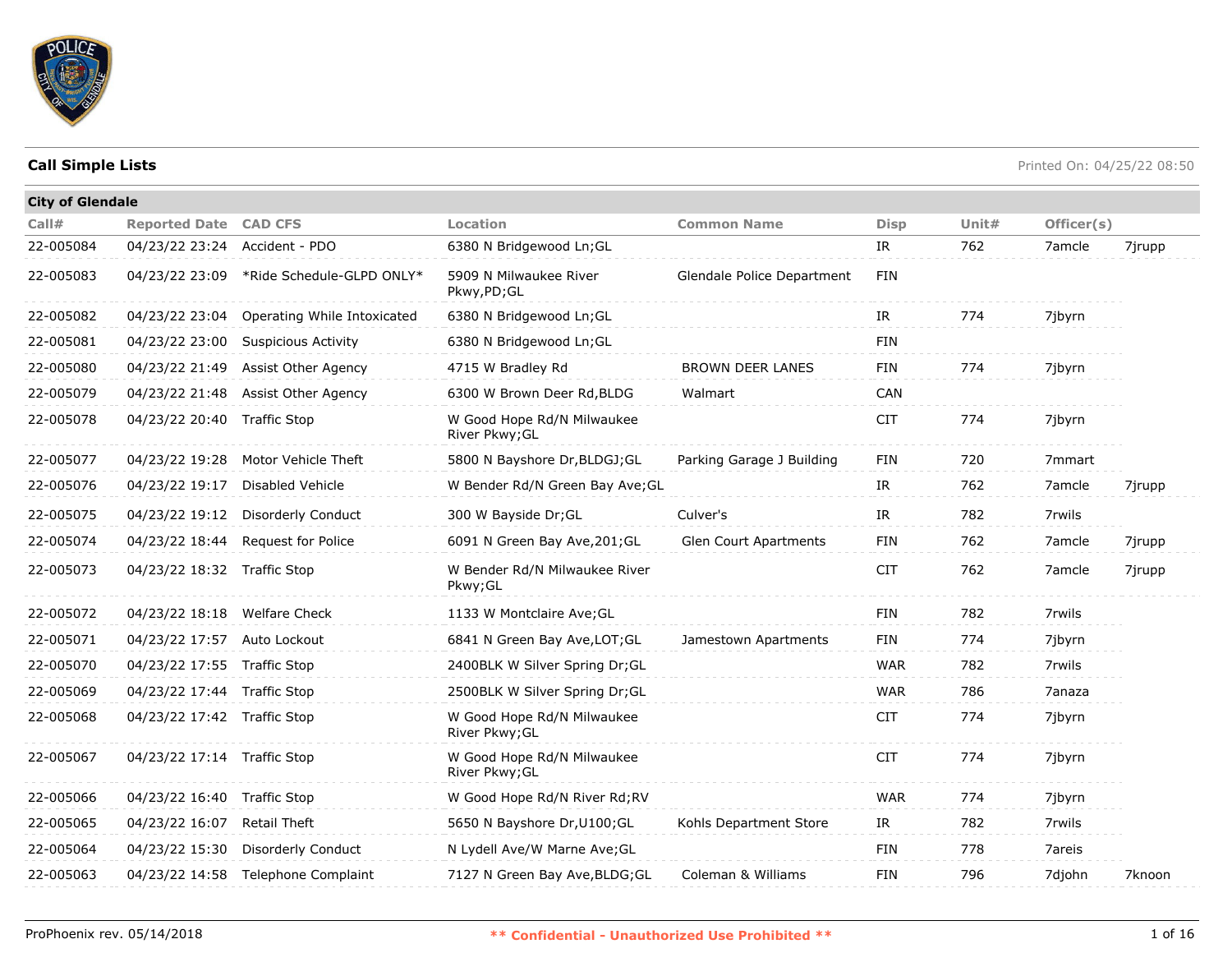

| Call#     | <b>Reported Date CAD CFS</b>  |                                    | Location                                       | <b>Common Name</b>          | <b>Disp</b> | Unit# | Officer(s) |        |
|-----------|-------------------------------|------------------------------------|------------------------------------------------|-----------------------------|-------------|-------|------------|--------|
| 22-005062 | 04/23/22 14:52 Accident - PDO |                                    | 5650 N Bayshore Dr, U100; GL                   | Kohls Department Store      | IR          | 730   | 7jchap     |        |
| 22-005061 | 04/23/22 14:40 Traffic Stop   |                                    | 2700BLK W Silver Spring Dr;GL                  |                             | <b>WAR</b>  | 794   | 7gyahr     |        |
| 22-005060 | 04/23/22 14:14 Accident - PDO |                                    | 5400 N Port Washington<br>Rd, BLDG; GL         | Walgreens                   | IR          | 778   | 7areis     |        |
| 22-005059 | 04/23/22 13:46 Traffic Stop   |                                    | 700BLK W Silver Spring Dr, WB; GL              |                             | <b>WAR</b>  | 778   | 7areis     |        |
| 22-005058 | 04/23/22 13:31 Traffic Stop   |                                    | 2600BLK W Silver Spring Dr;GL                  |                             | <b>WAR</b>  | 778   | 7areis     |        |
| 22-005057 | 04/23/22 13:13 Escort         |                                    | 255 W Coventry Ct, BLDG; GL                    |                             | <b>FIN</b>  | 796   | 7djohn     | 7knoon |
| 22-005056 | 04/23/22 12:21                | <b>Retail Theft</b>                | 5765 N Bayshore Dr, L114; GL                   | H&m                         | <b>FIN</b>  | 730   | 7jchap     |        |
| 22-005055 | 04/23/22 12:18 Accident/PI    |                                    | 6300 N Port Washington<br>Rd, BLDG; GL         | Landmark Credit Union       | IR          | 776   | 7jbrat     |        |
| 22-005054 | 04/23/22 12:17 Traffic Stop   |                                    | W Silver Spring Dr/N Port<br>Washington Rd; GL |                             | <b>CIT</b>  | 778   | 7areis     |        |
| 22-005053 |                               | 04/23/22 12:11 Telephone Complaint | 6330 N Willow Glen Ln; GL                      |                             | <b>FIN</b>  | 794   | 7gyahr     |        |
| 22-005052 | 04/23/22 12:10                | <b>Retail Theft</b>                | 5650 N Bayshore Dr, U100; GL                   | Kohls Department Store      | IR          | 730   | 7jchap     |        |
| 22-005051 | 04/23/22 11:47                | <b>Welfare Check</b>               | 5400 N Port Washington<br>Rd, BLDG; GL         | Walgreens                   | <b>FIN</b>  | 778   | 7areis     |        |
| 22-005050 |                               | 04/23/22 11:39 Prisoner Transport  | 5909 N Milwaukee River<br>Pkwy, PD; GL         | Glendale Police Department  | FIN         | 796   | 7djohn     | 7knoon |
| 22-005049 | 04/23/22 11:34 Traffic Stop   |                                    | W Good Hope Rd/N Green Bay<br>Ave;GL           |                             | <b>WAR</b>  | 778   | 7areis     |        |
| 22-005048 | 04/23/22 09:58 Accident - PDO |                                    | 6969 N Port Washington Rd, A; GL               | Pick N Save                 | IR          | 730   | 7jchap     |        |
| 22-005047 | 04/23/22 08:28                | Road Hazard - PD                   | W Dunwood Rd/N Green Bay<br>Ave;GL             |                             | <b>FIN</b>  | 794   | 7gyahr     |        |
| 22-005046 | 04/23/22 08:21 Retail Theft   |                                    | 1735 W Silver Spring Dr, A; GL                 | Pick N Save                 | IR          | 796   | 7djohn     | 7jbrat |
| 22-005045 |                               | 04/23/22 08:18 911 Hang up/error   | 1735 W Silver Spring Dr, A; GL                 | Pick N Save                 | <b>FIN</b>  | 796   | 7djohn     | 7jbrat |
| 22-005044 |                               | 04/23/22 07:09 911 Hang up/error   | 5423 N Port Washington<br>Rd, BLDG; GL         | Laquinta Inn & Suites North | <b>FIN</b>  | 734   | 7rpari     |        |
| 22-005043 | 04/23/22 05:27                | Disabled Vehicle                   | 800BLK W Silver Spring Dr, WB; GL              |                             | IR          | 792   | 7alemk     |        |
| 22-005042 | 04/23/22 05:18                | Burglar Alarm                      | 5716 N Centerpark Way, 0109; GL                | Pandora                     | <b>CH</b>   | 792   | 7alemk     |        |
|           |                               |                                    |                                                |                             |             |       |            |        |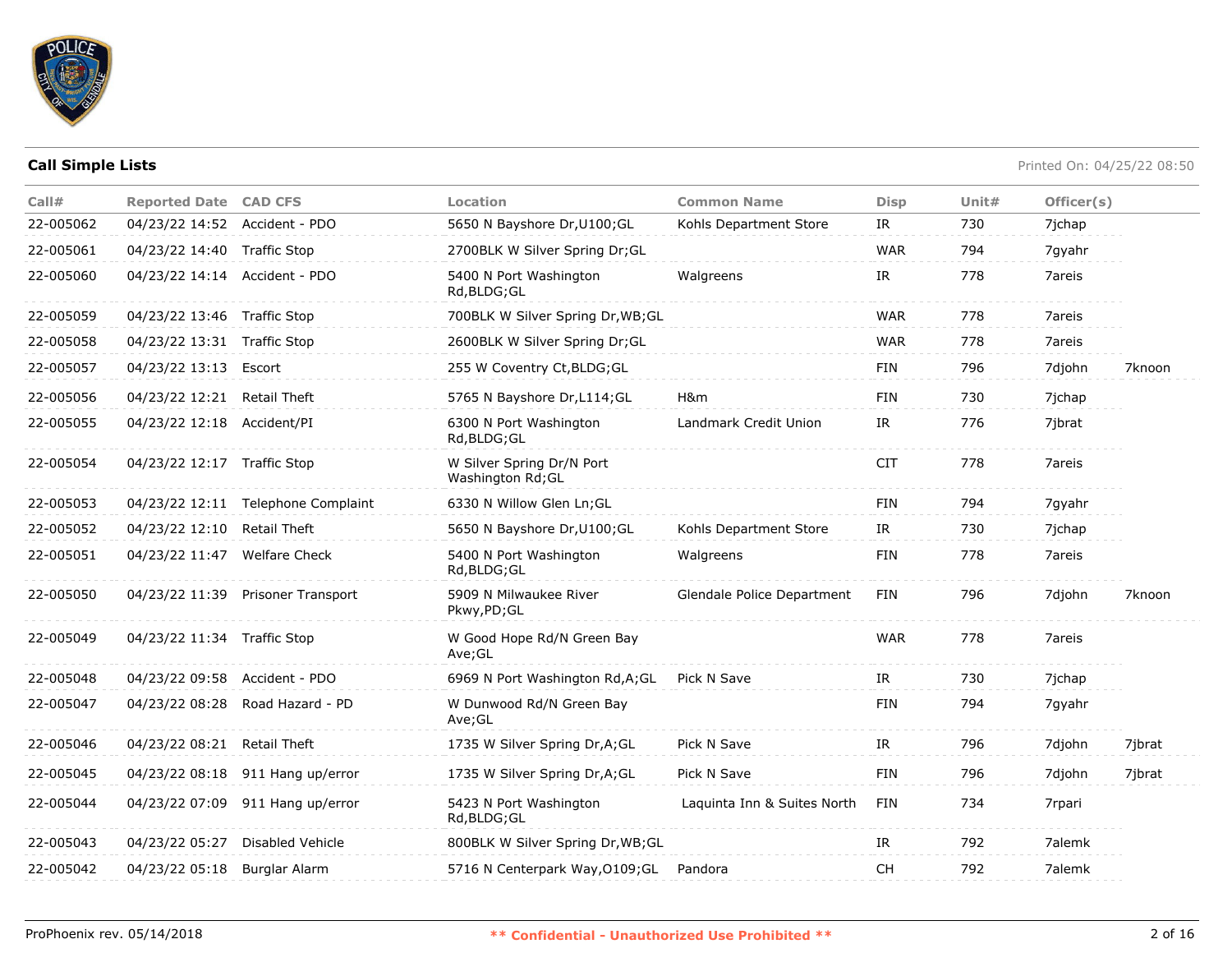

| Call#     | <b>Reported Date CAD CFS</b>  |                                          | <b>Location</b>                            | <b>Common Name</b>                  | <b>Disp</b> | Unit# | Officer(s) |
|-----------|-------------------------------|------------------------------------------|--------------------------------------------|-------------------------------------|-------------|-------|------------|
| 22-005041 |                               | 04/23/22 02:50 Subject Stop for FI       | 5423 N Port Washington<br>Rd,LOT;GL        |                                     | IR          | 736   | 7rpoet     |
| 22-005040 |                               | 04/23/22 02:38 Vacation/Business Checks  | 5423 N Port Washington<br>Rd,LOT;GL        |                                     | FIN         | 736   | 7rpoet     |
| 22-005039 |                               | 04/23/22 02:27 Vacation/Business Checks  | 5110 N Port Washington Rd, BLDG<br>;GL     | La Quinta Inn, BLDG                 | <b>FIN</b>  | 736   | 7rpoet     |
| 22-005038 |                               | 04/23/22 02:15 Vacation/Business Checks  | 4700 N Port Washington Rd, H; GL           | Holiday Inn Milwaukee<br>Riverfront | FIN         | 736   | 7rpoet     |
| 22-005037 | 04/23/22 01:47 Traffic Stop   |                                          | 1900BLK W Silver Spring Dr; GL             |                                     | <b>WAR</b>  | 792   | 7alemk     |
| 22-005036 | 04/23/22 01:42 Traffic Stop   |                                          | 4800BLK N Port Washington Rd; GL           |                                     | <b>CIT</b>  | 736   | 7rpoet     |
| 22-005035 |                               | 04/23/22 01:32 Vacation/Business Checks  | 7003 N Port Washington Rd; GL              | Residence Inn Glendale              | FIN         | 792   | 7alemk     |
| 22-005034 |                               | 04/23/22 01:30 Vacation/Business Checks  | 7035 N Port Washington Rd; GL              | Fairfield Inn                       | FIN         | 792   | 7alemk     |
| 22-005033 |                               | 04/23/22 01:29 Vacation/Business Checks  | 7065 N Port Washington<br>Rd, BLDG; GL     |                                     | FIN         | 792   | 7alemk     |
| 22-005032 |                               | 04/23/22 01:18 Subject Stop for FI       | 7010 N Port Washington<br>Rd, BLDG; GL     |                                     | FIN         | 792   | 7alemk     |
| 22-005031 |                               | 04/23/22 00:28 Disorderly Conduct        | 4800 N Port Washington<br>Rd, 202; GL      |                                     | FIN         | 736   | 7rpoet     |
| 22-005030 |                               | 04/22/22 23:05 *Ride Schedule-GLPD ONLY* | 5909 N Milwaukee River<br>Pkwy,PD;GL       | Glendale Police Department          | FIN         |       |            |
| 22-005029 |                               | 04/22/22 22:37 Neighbor Trouble          | N Port Washington Rd, 3; GL                |                                     | FIN         | 758   | 7nsmit     |
| 22-005028 |                               | 04/22/22 21:39 911 Hang up/error         | 6744 N Sidney Pl, 203; GL                  | Glen Hills Apartments               | FIN         | 782   | 7rwils     |
| 22-005027 |                               | 04/22/22 19:02 Theft Complaint           | 2178 W Marne Ave; GL                       |                                     | IR          | 758   | 7nsmit     |
| 22-005026 | 04/22/22 18:54 Conveyance     |                                          | 9455 W Watertown Plank Rd; GL              | Milwaukee County Mental<br>Health   | FIN         | 782   | 7rwils     |
| 22-005025 |                               | 04/22/22 18:00 911 Hang up/error         | 5600 N Port Washington<br>Rd, K138; GL     | Trader Joe'S                        | <b>FIN</b>  | 746   | 7mbart     |
| 22-005024 | 04/22/22 16:19 Conveyance     |                                          | 6970 N Green Bay Ave; GL                   |                                     | FIN         | 782   | 7rwils     |
| 22-005023 | 04/22/22 16:06 Accident - PDO |                                          | 300 W Bayside Dr; GL                       | Culver's                            | IR          | 746   | 7mbart     |
| 22-005022 |                               | 04/22/22 15:31 Disabled Vehicle          | N Port Washington Rd/W Good<br>Hope Rd; GL |                                     | <b>FIN</b>  | 784   | 7asimo     |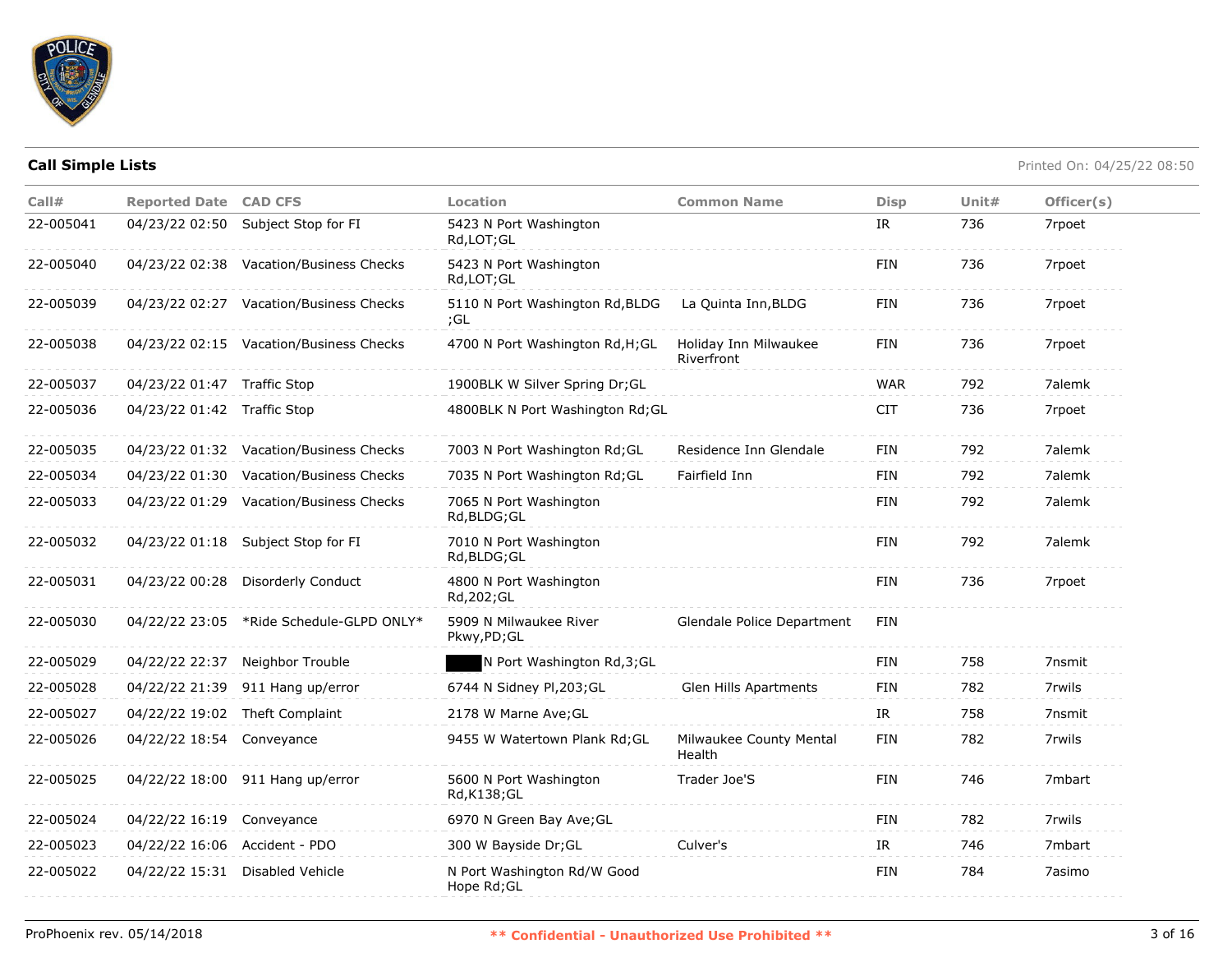

| Call#     | <b>Reported Date</b>         | <b>CAD CFS</b>                     | Location                                 | <b>Common Name</b>                   | <b>Disp</b> | Unit# | Officer(s) |        |
|-----------|------------------------------|------------------------------------|------------------------------------------|--------------------------------------|-------------|-------|------------|--------|
| 22-005021 | 04/22/22 15:30               | <b>Burglar Alarm</b>               | 7127 N Green Bay Ave, BLDG; GL           | Coleman & Williams                   | <b>CH</b>   | 778   | 7areis     |        |
| 22-005020 | 04/22/22 15:11               | <b>Suspicious Activity</b>         | 2301 W Kenboern Dr;GL                    |                                      | <b>FIN</b>  | 778   | 7areis     |        |
| 22-005019 | 04/22/22 14:25               | Trespassing                        | 5650 N Bayshore Dr, U100; GL             | Kohls Department Store               | IR          | 794   | 7gyahr     |        |
| 22-005018 | 04/22/22 14:11               | Request for Police                 | 5423 N Port Washington<br>Rd, BLDG; GL   | Laquinta Inn & Suites<br>North, BLDG | <b>FIN</b>  | 784   | 7asimo     |        |
| 22-005017 | 04/22/22 13:50               | Theft Complaint                    | 5715 N Centerpark Way, N117; GL          | Apple Store                          | IR          | 794   | 7gyahr     |        |
| 22-005016 | 04/22/22 13:34               | Retail Theft                       | 5650 N Bayshore Dr, U100; GL             | Kohls Department Store               | IR          | 794   | 7gyahr     |        |
| 22-005015 | 04/22/22 12:55               | Hit and Run                        | 5203 N Mohawk Ave; GL                    |                                      | IR          | 784   | 7asimo     |        |
| 22-005014 | 04/22/22 12:40               | 911 Hang up/error                  | 3003 W Good Hope Rd, BLDG; GL            | Aurora Advanced Healthcare           | <b>CAN</b>  |       |            |        |
| 22-005013 | 04/22/22 12:15               | Retail Theft                       | 5650 N Bayshore Dr, U100; GL             | Kohls Department Store               | IR          | 794   | 7qyahr     |        |
| 22-005012 | 04/22/22 12:01               | Hit and Run                        | 6044 N Port Washington<br>Rd, LOT; GL    |                                      | IR          | 794   | 7gyahr     |        |
| 22-005011 | 04/22/22 11:17 Welfare Check |                                    | 1011 W La Salle Ave; GL                  |                                      | IR          | 750   | 7kfern     |        |
| 22-005010 | 04/22/22 09:48               | Accident - PDO                     | N Port Washington Rd/W Hampton<br>Ave;GL |                                      | FIN         | 784   | 7asimo     |        |
| 22-005008 | 04/22/22 07:47               | Retail Theft                       | 1735 W Silver Spring Dr, BLDG; GL        |                                      | IR          | 750   | 7kfern     |        |
| 22-005009 | 04/22/22 07:44               | Abandoned Vehicle                  | 5303 N Mohawk Ave, BLDG; GL              |                                      | <b>FIN</b>  | 784   | 7asimo     |        |
| 22-005007 | 04/22/22 04:09               | Open Door                          | 7239 N Iroquois Rd; GL                   |                                      | <b>FIN</b>  | 766   | 7abech     |        |
| 22-005006 | 04/22/22 04:00               | Open Door                          | 552 W Fransee Ln; GL                     |                                      | <b>FIN</b>  | 766   | 7abech     |        |
| 22-005005 | 04/22/22 03:54               | Vacation/Business Checks           | 7003 N Port Washington Rd; GL            | Residence Inn Glendale               | <b>FIN</b>  | 766   | 7abech     |        |
| 22-005004 | 04/22/22 03:41               | Subject Stop for FI                | 7065 N Port Washington<br>Rd, BLDG; GL   | Hampton Inn, BLDG                    | FIN         | 766   | 7abech     |        |
| 22-005003 | 04/22/22 03:26               | Vacation/Business Checks           | 7003 N Port Washington Rd; GL            | Residence Inn Glendale               | FIN         | 766   | 7abech     |        |
| 22-005002 | 04/22/22 03:23               | Subject Stop for FI                | 6825 N Port Washington Rd; GL            | Aldi's                               | FIN         | 766   | 7abech     |        |
| 22-005001 | 04/22/22 02:41 Traffic Stop  |                                    | 5485 N Port Washington<br>Rd, BLDG; GL   | Motel 6, BLDG                        | <b>CIT</b>  | 766   | 7abech     |        |
| 22-005000 |                              | 04/22/22 02:13 Assist Other Agency | 3919 N Morris Blvd, BLDG; SH             |                                      | <b>FIN</b>  | 792   | 7alemk     |        |
| 22-004999 | 04/22/22 02:06               | <b>Prisoner Transport</b>          | 5909 N Milwaukee River<br>Pkwy,PD;GL     | Glendale Police Department           | <b>FIN</b>  | 744   | 7mrosq     | 7rbrow |
|           |                              |                                    |                                          |                                      |             |       |            |        |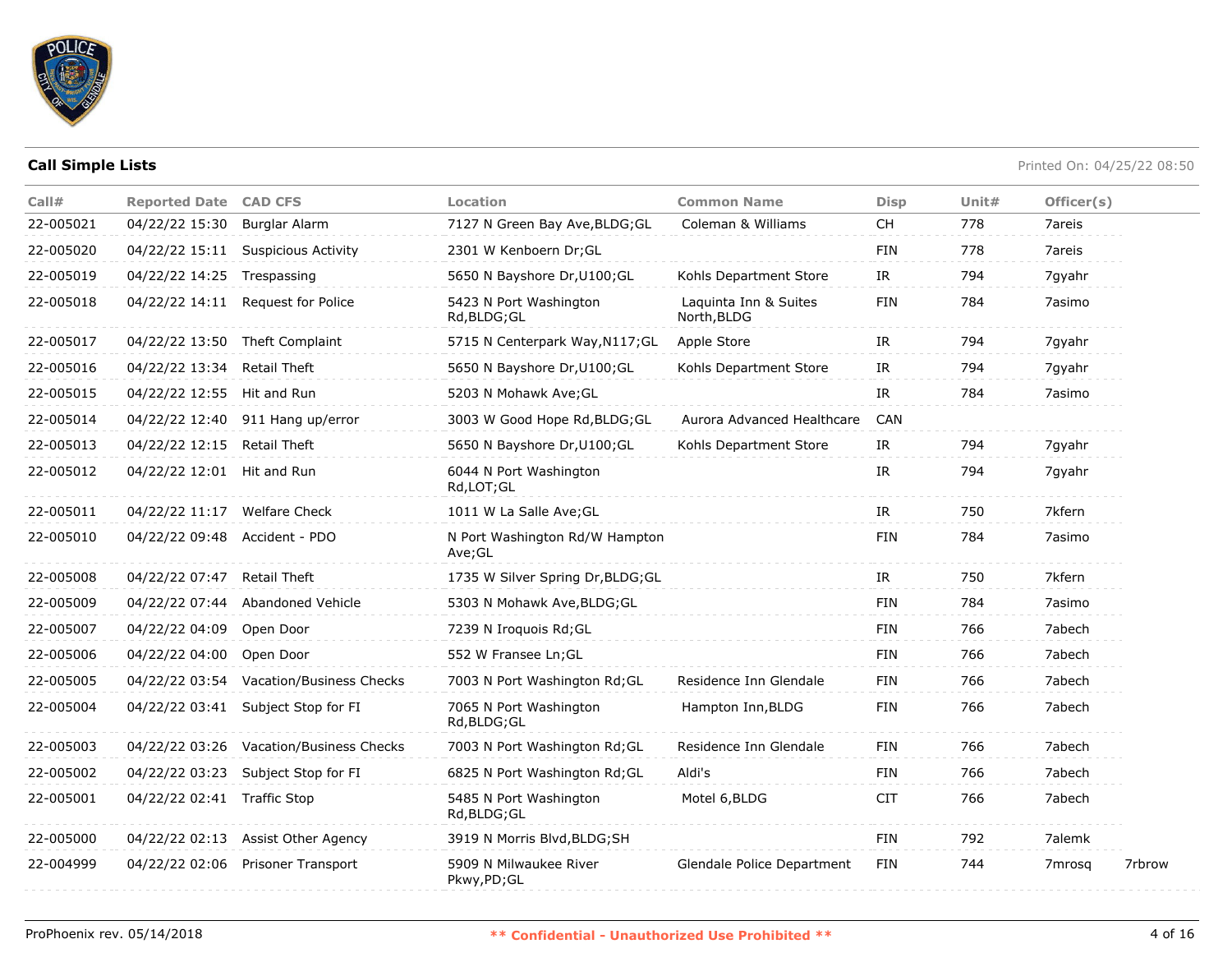

| Call#<br>22-004998 | <b>Reported Date CAD CFS</b><br>04/22/22 01:56 | <b>Request for Police</b>                | Location<br>2700BLK W Silver Spring Dr; GL   | <b>Common Name</b>                | <b>Disp</b><br>FIN | Unit $#$<br>792 | Officer(s)<br>7alemk |
|--------------------|------------------------------------------------|------------------------------------------|----------------------------------------------|-----------------------------------|--------------------|-----------------|----------------------|
|                    |                                                |                                          |                                              |                                   |                    |                 |                      |
| 22-004997          |                                                | 04/22/22 01:54 Vacation/Business Checks  | 575 W Glen Bay Ave, GRG; GL                  | Port Washington Parking<br>Garage | FIN                | 766             | 7abech               |
| 22-004996          |                                                | 04/21/22 22:52 *Ride Schedule-GLPD ONLY* | 5909 N Milwaukee River<br>Pkwy,PD;GL         | Glendale Police Department        | FIN                |                 |                      |
| 22-004995          |                                                | 04/21/22 20:16 Suspicious Activity       | 6170 N Green Bay Ave, BLDG; GL               |                                   | IR                 | 746             | 7mbart               |
| 22-004994          | 04/21/22 20:01                                 | <b>Suspicious Activity</b>               | 6628 N Atwahl Dr; GL                         |                                   | <b>FIN</b>         | 774             | 7jbyrn               |
| 22-004993          | 04/21/22 18:34                                 | 911 Hang up/error                        | 5701 N Lydell Ave, C100; GL                  | Target                            | FIN                | 774             | 7jbyrn               |
| 22-004992          | 04/21/22 18:11                                 | Chapter 51 Commitment                    | N Green Bay Ave; GL                          |                                   | IR.                | 758             | 7nsmit               |
| 22-004991          | 04/21/22 18:03 Traffic Stop                    |                                          | 2300BLK W Silver Spring Dr; GL               |                                   | <b>FIN</b>         | 782             | 7rwils               |
| 22-004990          | 04/21/22 17:51 Hit and Run                     |                                          | 1600 W Green Tree Rd, LOT; GL                |                                   | IR.                | 758             | 7nsmit               |
| 22-004989          | 04/21/22 17:41 Shots Fired                     |                                          | W Como Pl/N Dexter Ave; GL                   |                                   | <b>FIN</b>         | 746             | 7mbart               |
| 22-004988          | 04/21/22 17:19                                 | Driving Complaint                        | N Range Line Rd/W Green Tree<br>Rd;GL        |                                   | <b>FIN</b>         | 774             | 7jbyrn               |
| 22-004987          |                                                | 04/21/22 16:52 Disorderly Conduct        | 6200 N Baker Rd, BLDG; GL                    |                                   | IR                 | 746             | 7mbart               |
| 22-004986          | 04/21/22 16:37                                 | <b>Traffic Stop</b>                      | W Good Hope Rd/N Milwaukee<br>River Pkwy; GL |                                   | <b>CIT</b>         | 774             | 7jbyrn               |
| 22-004985          | 04/21/22 16:01 Missing Person                  |                                          | 7807 N Port Washington Rd; GL                |                                   | <b>FIN</b>         | 774             | 7jbyrn               |
| 22-004984          | 04/21/22 15:55                                 | Request for Police                       | 1633 W Bender Rd, 6A; GL                     |                                   | <b>FIN</b>         | 746             | 7mbart               |
| 22-004983          | 04/21/22 15:47                                 | Request for Police                       | 525 W Silver Spring Dr, BLDG; GL             |                                   | FIN                | 782             | 7rwils               |
| 22-004982          | 04/21/22 15:37                                 | Neighbor Trouble                         | W Mount Royal Rd; GL                         |                                   | <b>FIN</b>         | 778             | 7areis               |
| 22-004981          | 04/21/22 15:25                                 | <b>Traffic Stop</b>                      | 2500BLK W Silver Spring Dr;GL                |                                   | <b>WAR</b>         | 778             | 7areis               |
| 22-004980          | 04/21/22 15:03 Traffic Stop                    |                                          | 1200BLK W Silver Spring Dr;GL                |                                   | <b>CIT</b>         | 794             | 7gyahr               |
| 22-004979          | 04/21/22 12:52                                 | <b>Burglar Alarm</b>                     | 6440 N Alberta Ct; GL                        |                                   | <b>FIN</b>         | 750             | 7kfern               |
| 22-004978          | 04/21/22 12:30 Traffic Stop                    |                                          | 900BLK W Hampton Ave; GL                     |                                   | <b>CIT</b>         | 750             | 7kfern               |
| 22-004977          | 04/21/22 12:16                                 | <b>Disorderly Conduct</b>                | 5344 N Port Washington<br>Rd, BLDG; GL       |                                   | <b>FIN</b>         | 750             | 7kfern               |
| 22-004976          |                                                | 04/21/22 11:29 Special Assignment        | 5909 N Milwaukee River<br>Pkwy,PD;GL         | Glendale Police Department        | FIN                | 778             | 7areis               |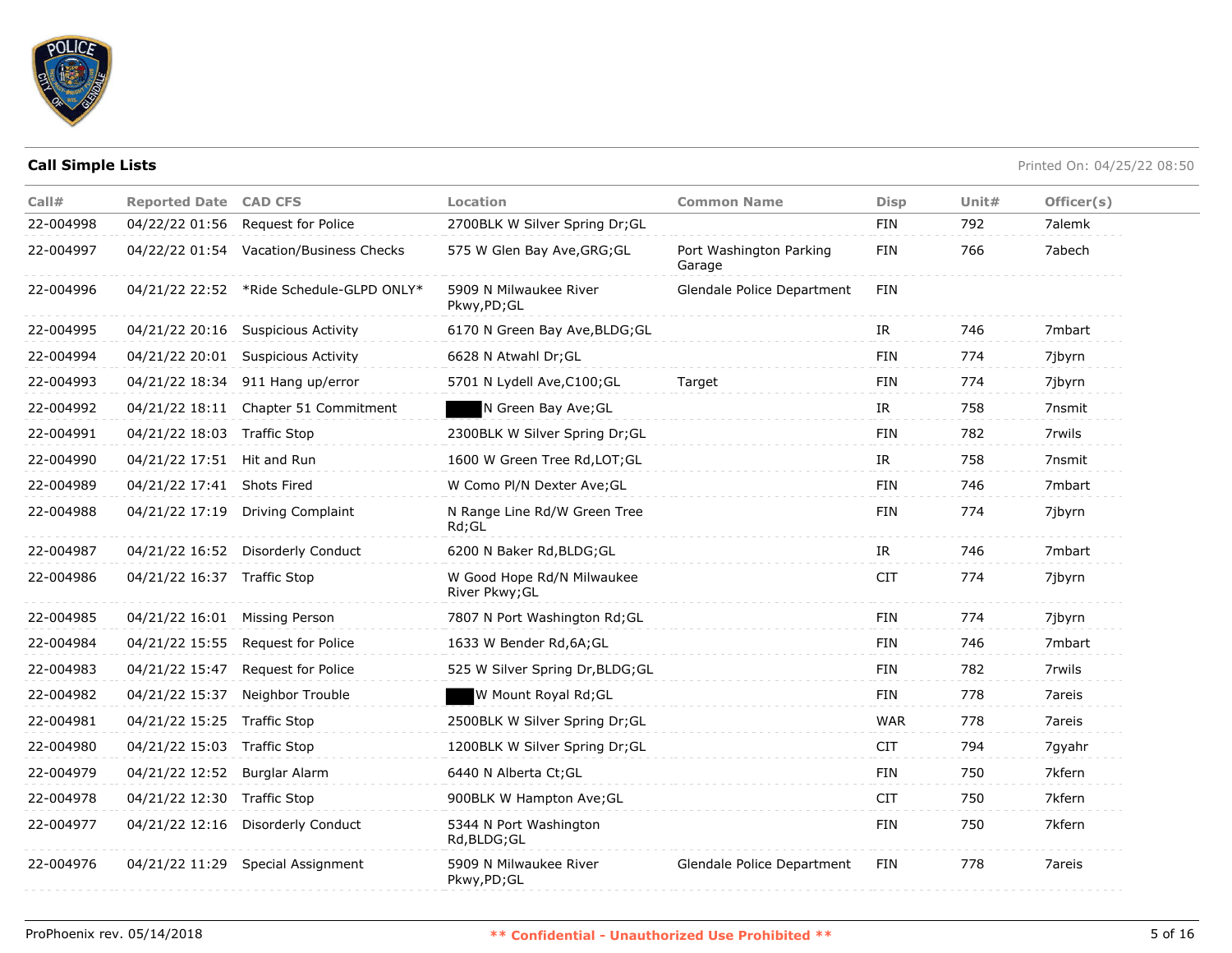

| Call#     | <b>Reported Date CAD CFS</b>  |                                          | Location                               | <b>Common Name</b>                  | <b>Disp</b> | Unit# | Officer(s) |        |
|-----------|-------------------------------|------------------------------------------|----------------------------------------|-------------------------------------|-------------|-------|------------|--------|
| 22-004975 | 04/21/22 11:18 Traffic Stop   |                                          | 8800BLK N I43;BA                       |                                     | <b>WAR</b>  | 784   | 7asimo     |        |
| 22-004974 | 04/21/22 10:26 Auto Lockout   |                                          | 5650 N Bayshore Dr, U100; GL           | Kohls Department Store              | <b>FIN</b>  | 750   | 7kfern     |        |
| 22-004973 | 04/21/22 10:22 Family Trouble |                                          | N Sidney Pl, ;GL                       |                                     | IR          | 784   | 7asimo     |        |
| 22-004972 | 04/21/22 10:03                | Telephone Complaint                      | 1700 W Bender Rd, 223; GL              |                                     | <b>FIN</b>  | 794   | 7gyahr     |        |
| 22-004971 | 04/21/22 06:29                | <b>Prisoner Transport</b>                | 5909 N Milwaukee River<br>Pkwy,PD;GL   | Glendale Police Department          | <b>FIN</b>  | 744   | 7mrosg     | 7rbrow |
| 22-004970 |                               | 04/21/22 03:23 Suspicious Activity       | W Silver Spring Dr/N Mohawk<br>Ave;GL  |                                     | <b>FIN</b>  | 766   | 7abech     |        |
| 22-004969 |                               | 04/21/22 02:24 Subject Stop for FI       | 5110 N Port Washington<br>Rd, BLDG; GL |                                     | IR          | 792   | 7alemk     |        |
| 22-004968 |                               | 04/21/22 02:17 Vacation/Business Checks  | 2800 W Mill Rd, BLDG; GL               |                                     | <b>FIN</b>  | 766   | 7abech     |        |
| 22-004967 |                               | 04/21/22 02:11 Vacation/Business Checks  | 5110 N Port Washington<br>Rd,BLDG;GL   |                                     | FIN         | 792   | 7alemk     |        |
| 22-004966 |                               | 04/21/22 01:55 Vacation/Business Checks  | 4700 N Port Washington Rd, H; GL       | Holiday Inn Milwaukee<br>Riverfront | <b>FIN</b>  | 792   | 7alemk     |        |
| 22-004965 | 04/21/22 01:40 Traffic Stop   |                                          | 2700BLK W Silver Spring Dr;GL          |                                     | <b>WAR</b>  | 792   | 7alemk     |        |
| 22-004964 |                               | 04/21/22 01:29 Vacation/Business Checks  | 4848 N Lydell Ave, BLDG; GL            | Parkside Apartments                 | FIN         | 792   | 7alemk     |        |
| 22-004963 | 04/21/22 01:00                | Welfare Check                            | 6095 N Green Bay Ave, 104; GL          | Glen Court Apartments               | <b>FIN</b>  | 766   | 7abech     |        |
| 22-004962 |                               | 04/20/22 23:26 911 Hang up/error         | 7003 N Port Washington Rd; GL          | Residence Inn Glendale              | <b>FIN</b>  | 758   | 7nsmit     |        |
| 22-004961 |                               | 04/20/22 22:34 *Ride Schedule-GLPD ONLY* | 5909 N Milwaukee River<br>Pkwy,PD;GL   | Glendale Police Department          | <b>FIN</b>  |       |            |        |
| 22-004960 | 04/20/22 22:24 Traffic Stop   |                                          | 7200BLK S I43;RV                       |                                     | FIN         | 754   | 7mbart     | 7rfech |
| 22-004959 |                               | 04/20/22 21:38 911 Hang up/error         | 7307 N Port Washington<br>Rd,204;GL    | North Port Village                  | FIN         | 758   | 7nsmit     |        |
| 22-004958 | 04/20/22 17:07 Accident - PDO |                                          | N Green Bay Ave/N Range Line<br>Rd;GL  |                                     | IR          | 758   | 7nsmit     |        |
| 22-004957 | 04/20/22 16:44 Accident - PDO |                                          | 2001 W Good Hope Rd, LOT; GL           |                                     | IR.         | 762   | 7amcle     | 7jrupp |
| 22-004956 | 04/20/22 15:51 Welfare Check  |                                          | 5423 N Port Washington<br>Rd, BLDG; GL | Laquinta Inn & Suites North         | FIN         | 762   | 7amcle     | 7jrupp |
| 22-004955 |                               | 04/20/22 15:23 Request for Police        | 5400 N Port Washington<br>Rd, BLDG; GL | Walgreens                           | <b>FIN</b>  | 730   | 7jchap     |        |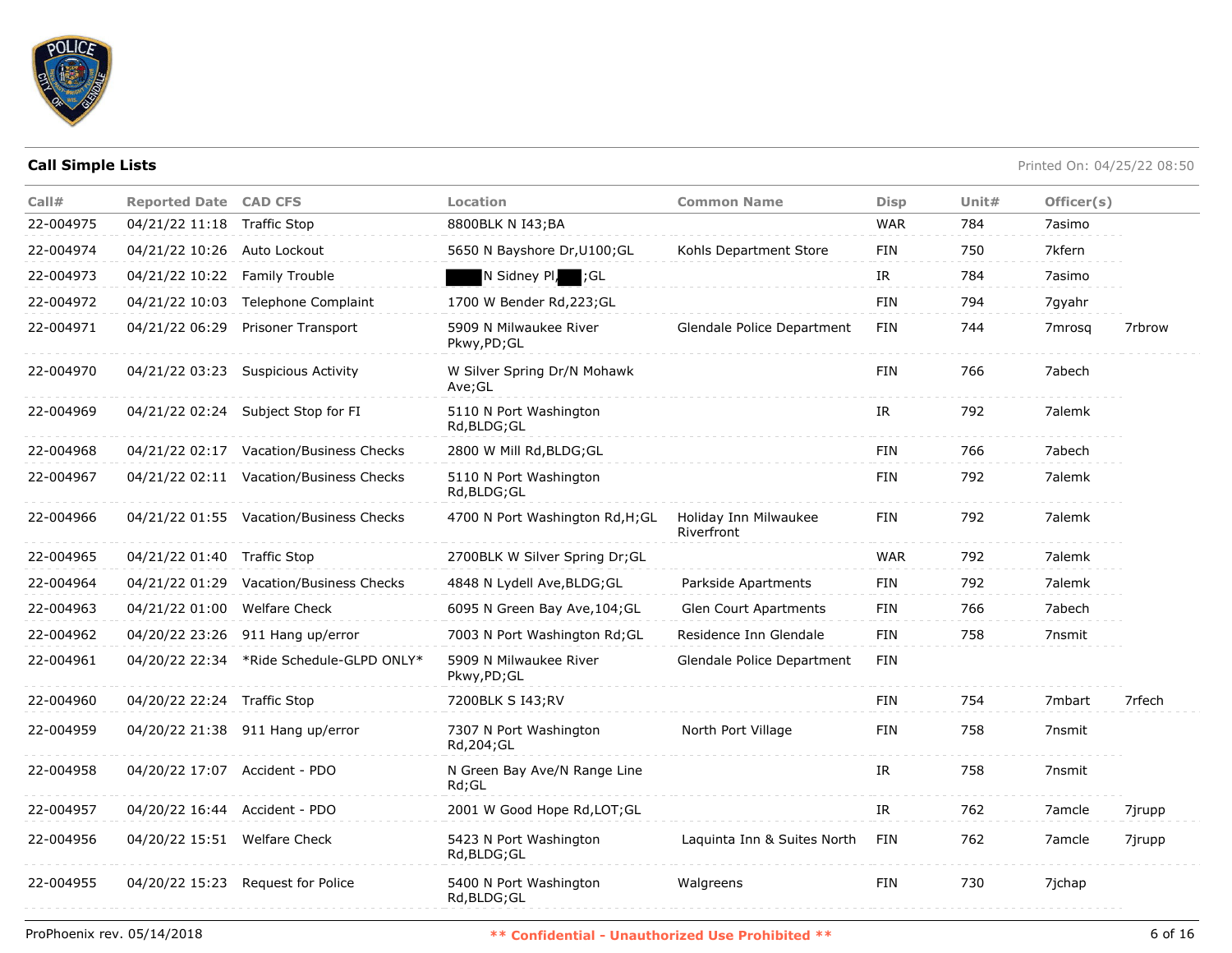

| Call#     | <b>Reported Date CAD CFS</b>  |                                    | Location                                         | <b>Common Name</b>         | <b>Disp</b> | Unit $#$ | Officer(s) |        |
|-----------|-------------------------------|------------------------------------|--------------------------------------------------|----------------------------|-------------|----------|------------|--------|
| 22-004954 | 04/20/22 15:06 Traffic Stop   |                                    | W Silver Spring Dr/N Crestwood<br>Blvd; GL       |                            | <b>CIT</b>  | 750      | 7kfern     |        |
| 22-004953 |                               | 04/20/22 15:02 Road Hazard - PD    | 5900BLK N Milwaukee River<br>Pkwy; GL            |                            | FIN         | 730      | 7jchap     |        |
| 22-004952 | 04/20/22 14:58 Traffic Stop   |                                    | 700BLK W Bender Rd; GL                           |                            | <b>CIT</b>  | 738      | 7jrupp     |        |
| 22-004951 | 04/20/22 14:32 Traffic Stop   |                                    | 2600BLK W Silver Spring Dr; GL                   |                            | <b>WAR</b>  | 738      | 7jrupp     |        |
| 22-004950 |                               | 04/20/22 14:04 911 Hang up/error   | 3003 W Good Hope Rd, BLDG; GL                    | Aurora Advanced Healthcare | FIN         | 796      | 7djohn     | 7knoon |
| 22-004949 |                               | 04/20/22 13:47 Prisoner Transport  | 5909 N Milwaukee River<br>Pkwy,PD;GL             | Glendale Police Department | <b>FIN</b>  | 796      | 7djohn     | 7knoon |
| 22-004948 | 04/20/22 13:37 Traffic Stop   |                                    | 1500BLK W Silver Spring Dr;GL                    |                            | <b>FIN</b>  | 738      | 7jrupp     |        |
| 22-004947 | 04/20/22 13:30 Found Property |                                    | N Mohawk Ave/W Henry Clay St; GL                 |                            | IR.         | 771      | 7osale     |        |
| 22-004946 |                               | 04/20/22 13:02 911 Hang up/error   | 3003 W Good Hope Rd, BLDG; GL                    | Aurora Advanced Healthcare | FIN         | 776      | 7jbrat     |        |
| 22-004945 |                               | 04/20/22 13:00 911 Hang up/error   | 5575 N Port Washington<br>Rd,LOT;GL              | T-Mobile                   | <b>FIN</b>  | 738      | 7jrupp     |        |
| 22-004944 | 04/20/22 12:59 Traffic Stop   |                                    | 5600BLK N Port Washington Rd; GL                 |                            | <b>WAR</b>  | 738      | 7jrupp     |        |
| 22-004943 | 04/20/22 12:43 Traffic Stop   |                                    | 5110 N Port Washington<br>Rd,LOT;GL              | La Quinta Inn, LOT         | <b>CIT</b>  | 738      | 7jrupp     |        |
| 22-004942 |                               | 04/20/22 12:35 Solicitor Complaint | 6170 N Green Bay Ave, BLDG; GL                   |                            | <b>FIN</b>  | 796      | 7djohn     | 7knoon |
| 22-004941 | 04/20/22 12:09 Traffic Stop   |                                    | 5518 N Port Washington<br>Rd, LOT; GL            | Mens Warehouse, LOT        | <b>WAR</b>  | 730      | 7jchap     |        |
| 22-004940 | 04/20/22 12:07 Traffic Stop   |                                    | W Silver Spring Dr/N Bridgewood<br>Ln; GL        |                            | <b>WAR</b>  | 784      | 7asimo     |        |
| 22-004939 |                               | 04/20/22 11:37 911 Hang up/error   | 5423 N Port Washington<br>Rd, BLDG; GL           |                            | <b>FIN</b>  | 730      | 7jchap     |        |
| 22-004938 | 04/20/22 11:27 Traffic Stop   |                                    | 5100BLK N Port Washington Rd; GL                 |                            | <b>CIT</b>  | 750      | 7kfern     |        |
| 22-004937 | 04/20/22 11:21 Welfare Check  |                                    | W Silver Spring Dr/N Milwaukee<br>River Pkwy; GL |                            | <b>FIN</b>  | 776      | 7jbrat     |        |
| 22-004936 |                               | 04/20/22 11:19 Disabled Vehicle    | N Port Washington Rd/W Silver<br>Spring Dr; GL   |                            | <b>FIN</b>  | 776      | 7jbrat     |        |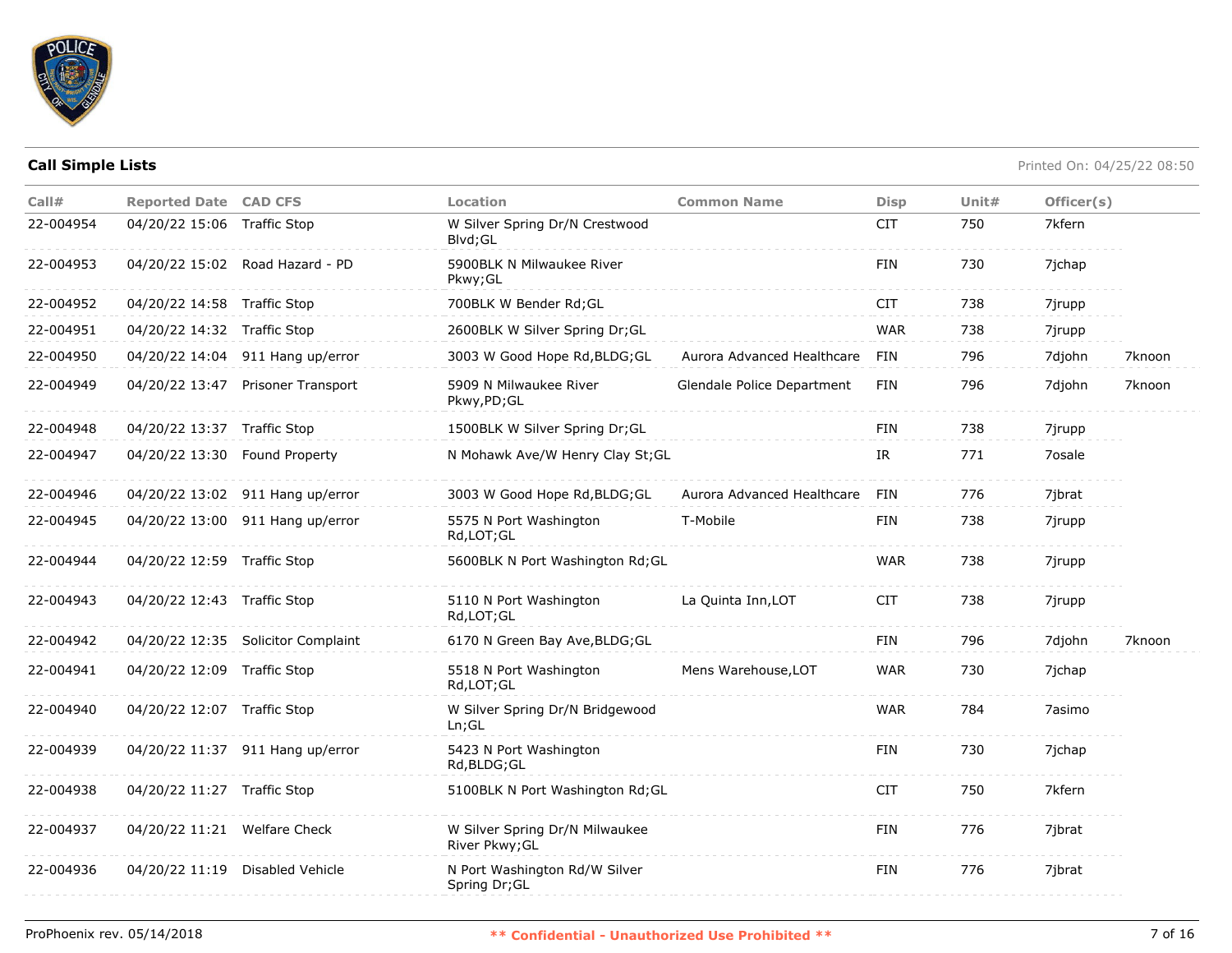

| Call#     | <b>Reported Date CAD CFS</b> |                                         | Location                               | <b>Common Name</b>                  | <b>Disp</b> | Unit# | Officer(s) |        |
|-----------|------------------------------|-----------------------------------------|----------------------------------------|-------------------------------------|-------------|-------|------------|--------|
| 22-004935 | 04/20/22 09:06               | Request for Police                      | 4160 N Port Washington<br>Rd, BLDG; GL |                                     | IR          | 730   | 7jchap     |        |
| 22-004934 | 04/20/22 08:23               | <b>Burglar Alarm</b>                    | 6745 N Port Washington Rd; GL          | Associated Bank                     | СH          | 796   | 7djohn     | 7knoon |
| 22-004933 | 04/20/22 07:37               | <b>Suspicious Activity</b>              | 6969 N Port Washington Rd, A; GL       | Pick N Save                         | <b>FIN</b>  | 736   | 7rpoet     |        |
| 22-004932 | 04/20/22 06:19               | <b>Traffic Stop</b>                     | 1100BLK W Silver Spring Dr;GL          |                                     | <b>WAR</b>  | 736   | 7rpoet     |        |
| 22-004931 | 04/20/22 04:37               | Assist Other Agency                     | 1 Not Verified Way; GL                 |                                     | IR          | 766   | 7abech     |        |
| 22-004930 | 04/20/22 03:33               | Vacation/Business Checks                | 7003 N Port Washington Rd; GL          | Residence Inn Glendale              | <b>FIN</b>  | 744   | 7mrosa     | 7rbrow |
| 22-004929 | 04/20/22 03:24 Open Door     |                                         | 519 W Fransee Ln; GL                   |                                     | <b>FIN</b>  | 744   | 7mrosq     | 7rbrow |
| 22-004928 | 04/20/22 02:59 Traffic Stop  |                                         | 600BLK W Good Hope Rd;RV               |                                     | <b>WAR</b>  | 744   | 7mrosa     | 7rbrow |
| 22-004927 | 04/20/22 02:43 Traffic Stop  |                                         | 2100BLK W Silver Spring Dr;GL          |                                     | <b>WAR</b>  | 766   | 7abech     |        |
| 22-004926 |                              | 04/20/22 02:29 Vacation/Business Checks | 575 W Glen Bay Ave, GRG; GL            | Port Washington Parking<br>Garage   | <b>FIN</b>  | 736   | 7rpoet     |        |
| 22-004925 |                              | 04/20/22 02:19 911 Hang up/error        | 5110 N Port Washington Rd, BLDG<br>;GL | La Quinta Inn, BLDG                 | <b>FIN</b>  | 766   | 7abech     |        |
| 22-004924 |                              | 04/20/22 02:13 Vacation/Business Checks | 4700 N Port Washington Rd, H; GL       | Holiday Inn Milwaukee<br>Riverfront | <b>FIN</b>  | 766   | 7abech     |        |
| 22-004923 |                              | 04/20/22 02:01 Vacation/Business Checks | 5110 N Port Washington Rd, BLDG<br>;GL | La Quinta Inn, BLDG                 | <b>FIN</b>  | 766   | 7abech     |        |
| 22-004922 |                              | 04/20/22 01:26 Subject Stop for FI      | 6560 N Milwaukee River Pkwy; GL        | Kletzsch Park                       | <b>FIN</b>  | 736   | 7rpoet     |        |
| 22-004921 | 04/20/22 00:35               | Burglar Alarm                           | 701 W Glendale Ave, BLDG; GL           | Sprecher Brewery, BLDG              | <b>CH</b>   | 734   | 7rpari     |        |
| 22-004920 | 04/20/22 00:34               | Request for Police                      | 5423 N Port Washington<br>Rd, BLDG; GL |                                     | <b>FIN</b>  | 736   | 7rpoet     |        |
| 22-004919 | 04/20/22 00:21 Traffic Stop  |                                         | 1600BLK W Silver Spring Dr;GL          |                                     | <b>WAR</b>  | 736   | 7rpoet     |        |
| 22-004918 | 04/20/22 00:17               | Trespassing                             | 5423 N Port Washington<br>Rd, BLDG; GL |                                     | IR          | 766   | 7abech     |        |
| 22-004917 | 04/19/22 23:20 Traffic Stop  |                                         | 1 Not Verified Way; GL                 |                                     | <b>WAR</b>  | 758   | 7nsmit     |        |
| 22-004916 | 04/19/22 23:03               | *Ride Schedule-GLPD ONLY*               | 5909 N Milwaukee River<br>Pkwy,PD;GL   | Glendale Police Department          | <b>FIN</b>  | 799   | 7desk      |        |
| 22-004915 | 04/19/22 22:57 Traffic Stop  |                                         | 4900BLK N Port Washington Rd; GL       |                                     | <b>CIT</b>  | 754   | 7mbart     | 7rfech |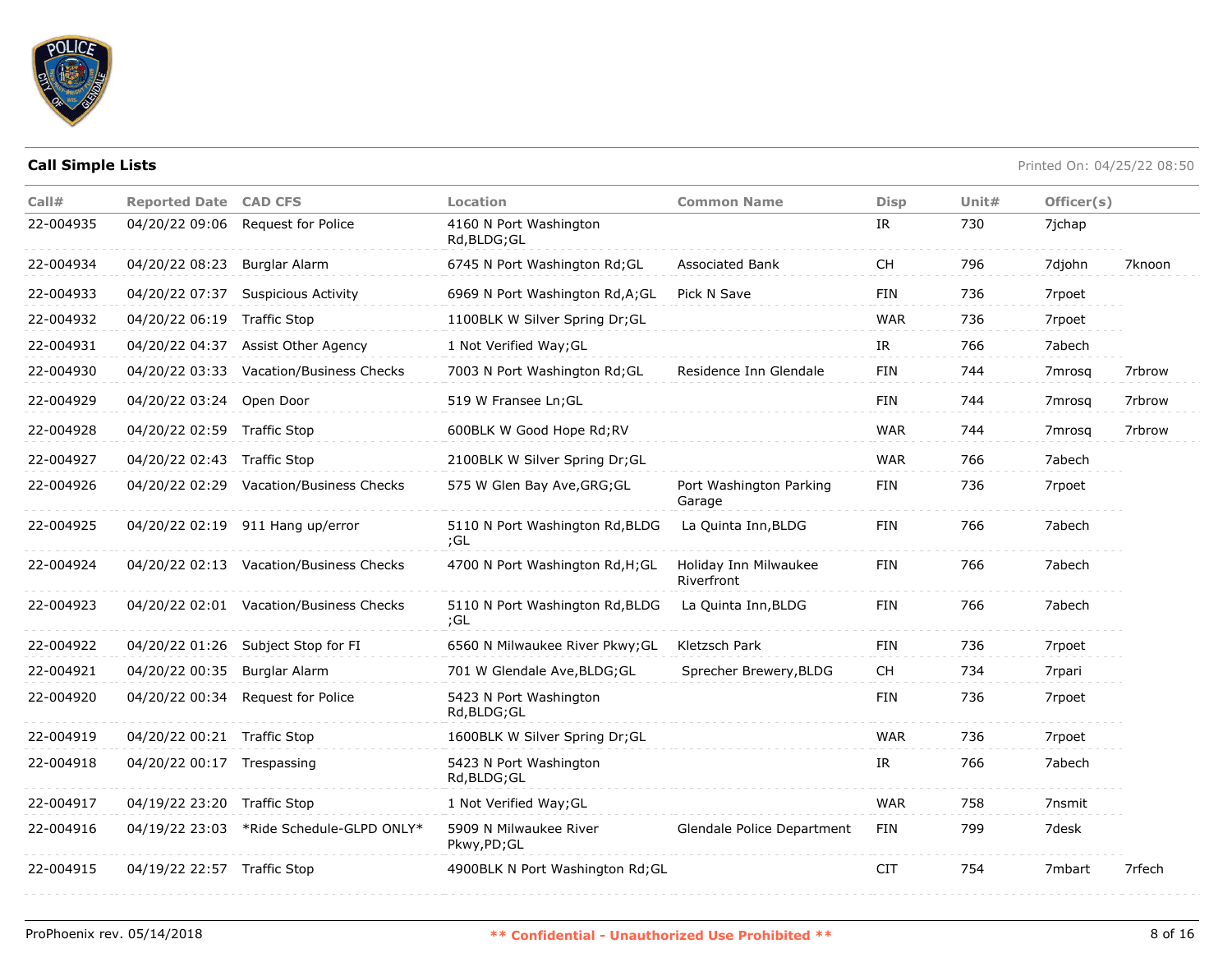

| Call#     | <b>Reported Date CAD CFS</b> |                                      | <b>Location</b>                           | <b>Common Name</b>                     | <b>Disp</b>                                                                                             | Unit $#$ | Officer(s) |        |
|-----------|------------------------------|--------------------------------------|-------------------------------------------|----------------------------------------|---------------------------------------------------------------------------------------------------------|----------|------------|--------|
| 22-004914 | 04/19/22 22:04 Traffic Stop  |                                      | 2400BLK W Silver Spring Dr; GL            |                                        | FIN                                                                                                     | 754      | 7mbart     | 7rfech |
| 22-004913 | 04/19/22 21:58 Traffic Stop  |                                      | 2200BLK W Silver Spring Dr; GL            |                                        | <b>WAR</b>                                                                                              | 758      | 7nsmit     |        |
| 22-004912 | 04/19/22 21:04 Traffic Stop  |                                      | W Silver Spring Dr/N Sunny Point<br>Rd:GL |                                        | <b>CIT</b>                                                                                              | 754      | 7mbart     | 7rfech |
| 22-004911 | 04/19/22 20:41 Traffic Stop  |                                      | 700BLK W Silver Spring Dr, EB; GL         |                                        | <b>CIT</b>                                                                                              | 754      | 7mbart     | 7rfech |
| 22-004910 | 04/19/22 19:44 Retail Theft  |                                      | 5650 N Bayshore Dr, U100; GL              | Kohls Department Store                 | IR                                                                                                      | 762      | 7amcle     | 7jrupp |
| 22-004909 | 04/19/22 19:05               | Burglar Alarm                        | 2035 W Bender Rd, BLDG; GL                |                                        | $\mathsf{CH}% _{\mathsf{C}}^{\mathsf{C}}(\mathsf{C})=\mathsf{CH}_{\mathsf{C}}^{\mathsf{C}}(\mathsf{C})$ | 758      | 7nsmit     |        |
| 22-004908 | 04/19/22 17:50               | Request for Police                   | 300 W Bayside Dr; GL                      | Culver's                               | FIN                                                                                                     | 726      | 7awall     |        |
| 22-004907 | 04/19/22 17:48 Traffic Stop  |                                      | N Port Washington Rd/W Glendale<br>Ave;GL |                                        | FIN                                                                                                     | 750      | 7kfern     |        |
| 22-004906 |                              | 04/19/22 17:42 Request for Police    | 1300 W Silver Spring Dr, A; GL            | Silver Spring Health Care<br>Center, A | FIN                                                                                                     | 720      | 7mmart     |        |
| 22-004905 | 04/19/22 17:35 Welfare Check |                                      | 2140 W Marne Ave; GL                      |                                        | FIN                                                                                                     | 758      | 7nsmit     |        |
| 22-004904 |                              | 04/19/22 17:28 Noise Complaint       | 4865 N Mohawk Ave, BLDG; GL               |                                        | FIN                                                                                                     | 762      | 7amcle     | 7jrupp |
| 22-004903 | 04/19/22 16:32 Traffic Stop  |                                      | 700BLK W Silver Spring Dr,EB;GL           |                                        | <b>CIT</b>                                                                                              | 750      | 7kfern     |        |
| 22-004902 | 04/19/22 16:13               | <b>Disorderly Conduct</b>            | 210 W Capitol Dr, 201; GL                 | Outreach Community Health<br>Care      | FIN                                                                                                     | 754      | 7mbart     | 7rfech |
| 22-004899 | 04/19/22 16:11 Traffic Stop  |                                      | 7000BLK N Green Bay Ave; GL               |                                        | <b>CIT</b>                                                                                              | 750      | 7kfern     |        |
| 22-004901 |                              | 04/19/22 16:10 911 Hang up/error     | 6701 N Jean Nicolet Rd, BLDG; GL          |                                        | <b>FIN</b>                                                                                              | 762      | 7amcle     | 7jrupp |
| 22-004900 |                              | 04/19/22 16:10 Suspicious Activity   | 2155 W Mill Rd, BLDG; GL                  |                                        | <b>FIN</b>                                                                                              | 758      | 7nsmit     |        |
| 22-004898 | 04/19/22 15:35 Welfare Check |                                      | 1800BLK W Silver Spring Dr;GL             |                                        | FIN                                                                                                     | 784      | 7asimo     |        |
| 22-004897 | 04/19/22 15:06 Auto Lockout  |                                      | 5100 N Port Washington Rd; GL             | Jilly's Car Wash                       | FIN                                                                                                     | 784      | 7asimo     |        |
| 22-004896 |                              | 04/19/22 14:57 Chapter 51 Commitment | N Port Washington<br>$Rd$ , BLDG; GL      |                                        | IR                                                                                                      | 796      | 7djohn     | 7knoon |
| 22-004895 |                              | 04/19/22 14:39 Suspicious Activity   | N Port Washington Rd/W Glendale<br>Ave;GL |                                        | <b>FIN</b>                                                                                              | 776      | 7jbrat     |        |
| 22-004894 | 04/19/22 14:30 Traffic Stop  |                                      | 5600BLK S I43; GL                         |                                        | <b>CIT</b>                                                                                              | 784      | 7asimo     |        |
| 22-004893 | 04/19/22 14:12 Traffic Stop  |                                      | 2500BLK W Silver Spring Dr;GL             |                                        | <b>CIT</b>                                                                                              | 784      | 7asimo     |        |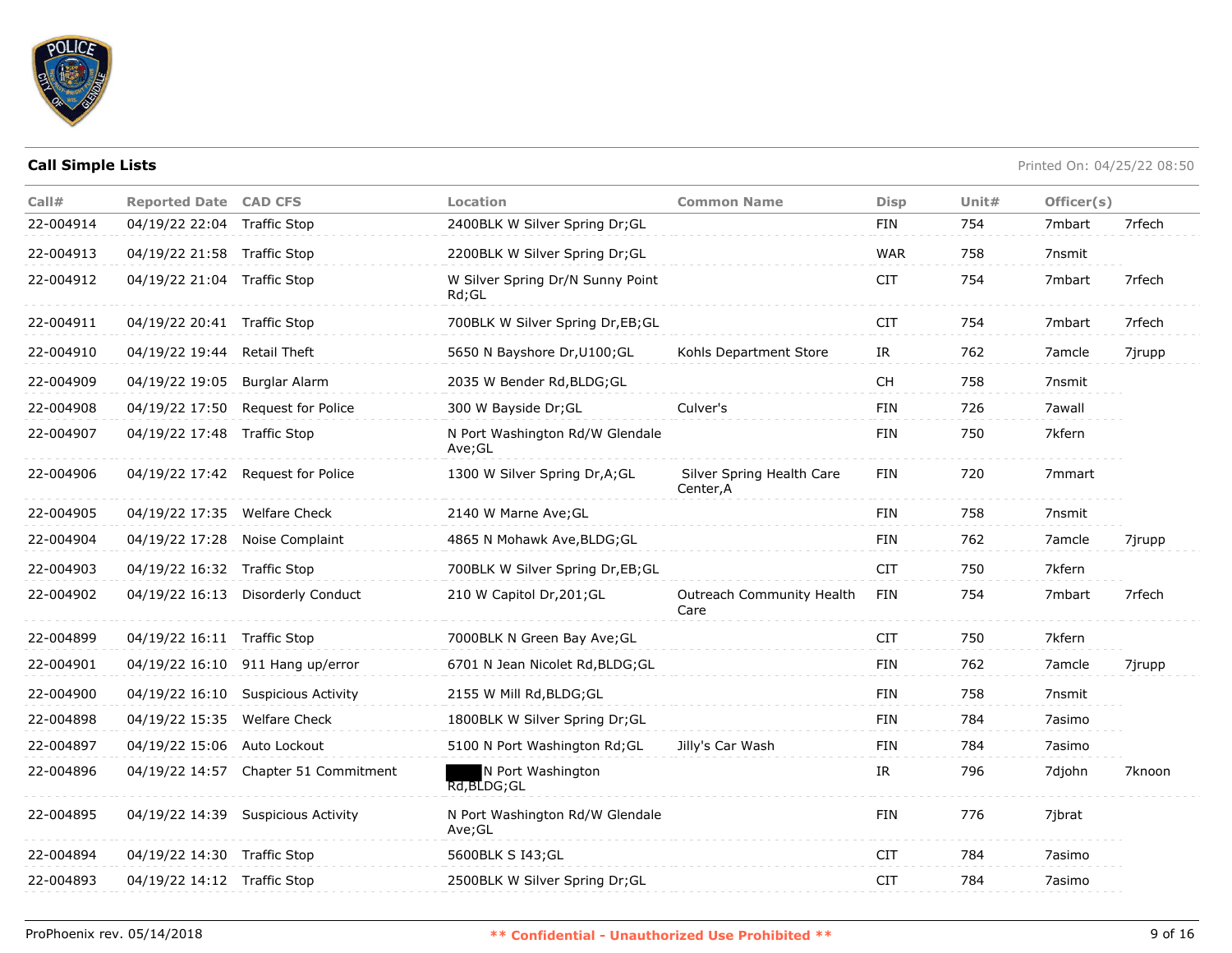

| Call#     | <b>Reported Date CAD CFS</b>  |                                    | <b>Location</b>                                  | <b>Common Name</b>      | <b>Disp</b> | Unit $#$ | Officer(s) |        |
|-----------|-------------------------------|------------------------------------|--------------------------------------------------|-------------------------|-------------|----------|------------|--------|
| 22-004892 | 04/19/22 13:54 Traffic Stop   |                                    | 800BLK E Silver Spring Dr; WF                    |                         | FIN         | 784      | 7asimo     |        |
| 22-004891 | 04/19/22 13:45 Found Property |                                    | W Marne Ave/N Lydell Ave; GL                     |                         | IR          | 771      |            |        |
| 22-004890 | 04/19/22 13:33 Traffic Stop   |                                    | 6100BLK N Milwaukee River<br>Pkwy; GL            |                         | <b>CIT</b>  | 784      | 7asimo     |        |
| 22-004889 | 04/19/22 13:27 Welfare Check  |                                    | 5595 N Port Washington<br>Rd, BLDG; GL           | Panera Bread, BLDG      | FIN         | 776      | 7jbrat     |        |
| 22-004888 | 04/19/22 13:26 Traffic Stop   |                                    | N Sidney Pl/W Como Pl; GL                        |                         | WAR         | 750      | 7kfern     |        |
| 22-004887 |                               | 04/19/22 13:23 Neighbor Trouble    | W Mount Royal Rd;GL                              |                         | <b>FIN</b>  | 796      | 7djohn     | 7knoon |
| 22-004886 | 04/19/22 13:21                | <b>Welfare Check</b>               | W Marne Ave/W Raleigh Ave; GL                    |                         | FIN         | 716      | 7tlync     |        |
| 22-004885 |                               | 04/19/22 13:15 Suspicious Activity | 2186 W Marne Ave; GL                             |                         | <b>FIN</b>  | 784      | 7asimo     |        |
| 22-004884 | 04/19/22 13:13                | Disabled Vehicle                   | W Civic Dr/N Glen Park Rd; GL                    |                         | FIN         | 716      | 7tlync     |        |
| 22-004883 | 04/19/22 12:52                | Suspicious Activity                | 6500 N Milwaukee River Pkwy; GL                  | Kletzsch Park - Dam Lot | FIN         | 750      | 7kfern     |        |
| 22-004882 | 04/19/22 12:34 Retail Theft   |                                    | 1735 W Silver Spring Dr, A; GL                   | Pick N Save             | IR          | 796      | 7djohn     | 7knoon |
| 22-004881 |                               | 04/19/22 12:25 Subject Stop for FI | 436 W Silver Spring Dr, K112; GL                 | Vacant                  | FIN         | 730      | 7jchap     |        |
| 22-004880 |                               | 04/19/22 12:17 Animal Complaints   | N Port Washington Rd/W Hampton<br>Ave;GL         |                         | <b>FIN</b>  | 776      | 7jbrat     |        |
| 22-004879 | 04/19/22 12:15 Traffic Stop   |                                    | 5555 N Port Washington<br>Rd, LOT; GL            |                         | <b>WAR</b>  | 730      | 7jchap     |        |
| 22-004878 |                               | 04/19/22 12:12 Request for Police  | 4170 N Lydell Ave; GL                            | Mofoco Enterprises      | FIN         | 776      | 7jbrat     |        |
| 22-004877 | 04/19/22 12:10 Fraud          |                                    | 1018 W Theresa Ln; GL                            |                         | FIN         | 796      | 7djohn     | 7knoon |
| 22-004876 | 04/19/22 11:49 Traffic Stop   |                                    | 5700BLK N Milwaukee River<br>Pkwy; GL            |                         | <b>CIT</b>  | 776      | 7jbrat     |        |
| 22-004875 | 04/19/22 11:40 Traffic Stop   |                                    | W Silver Spring Dr/N Milwaukee<br>River Pkwy; GL |                         | <b>CIT</b>  | 776      | 7jbrat     |        |
| 22-004874 | 04/19/22 10:43 Traffic Stop   |                                    | N Green Bay Ave/W Silver Spring<br>Dr; GL        |                         | <b>CIT</b>  | 784      | 7asimo     |        |
| 22-004873 | 04/19/22 10:15 Traffic Stop   |                                    | 800BLK W Silver Spring Dr,EB;GL                  |                         | <b>CIT</b>  | 784      | 7asimo     |        |
| 22-004872 | 04/19/22 10:03 Traffic Stop   |                                    | 2500BLK W Silver Spring Dr; GL                   |                         | <b>CIT</b>  | 784      | 7asimo     |        |
| 22-004871 | 04/19/22 09:49 Traffic Stop   |                                    | 2500BLK W Silver Spring Dr; GL                   |                         | FIN         | 784      | 7asimo     |        |
|           |                               |                                    |                                                  |                         |             |          |            |        |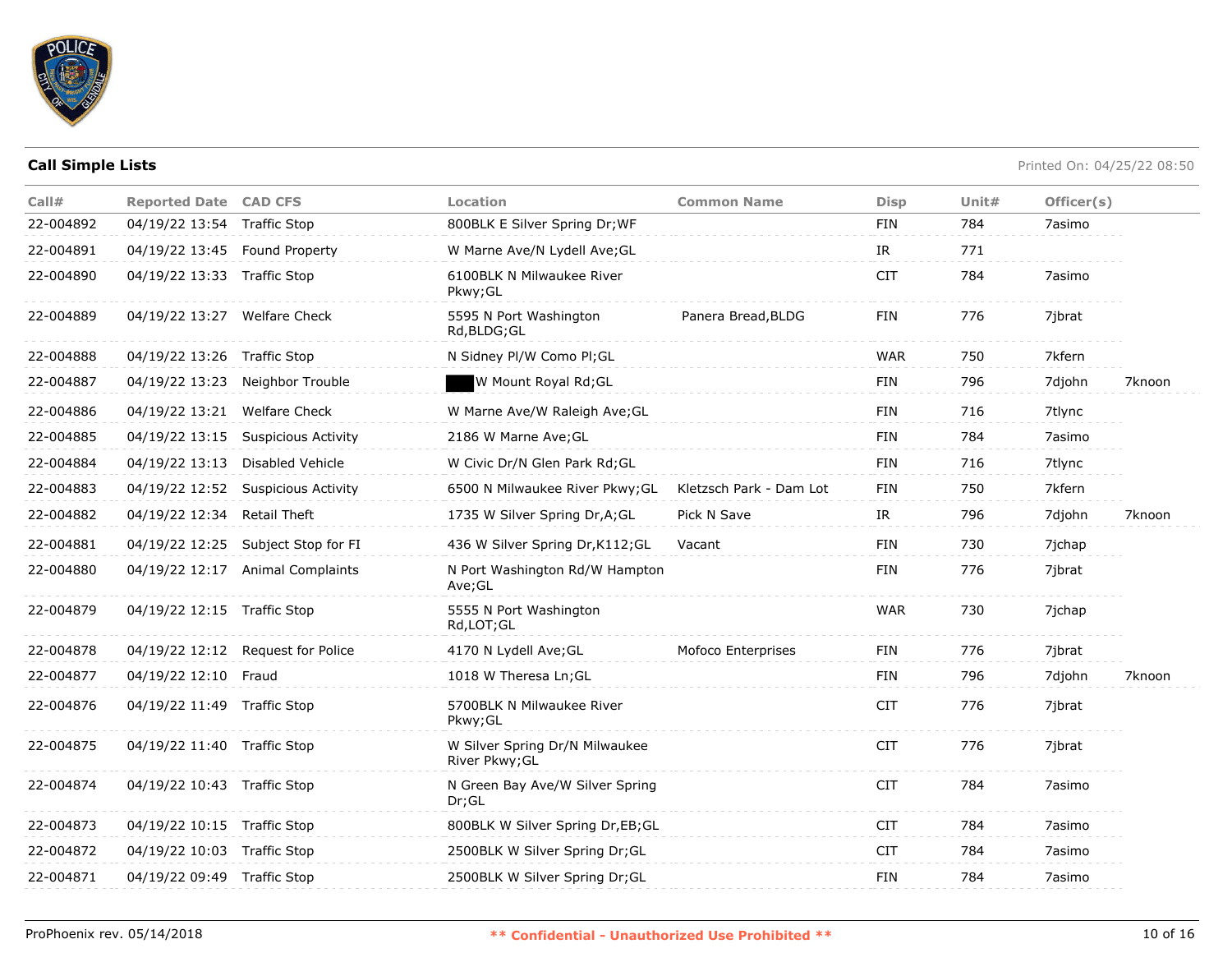

| Call#     | <b>Reported Date CAD CFS</b> |                                         | Location                                       | <b>Common Name</b>                | <b>Disp</b> | Unit# | Officer(s) |        |
|-----------|------------------------------|-----------------------------------------|------------------------------------------------|-----------------------------------|-------------|-------|------------|--------|
| 22-004870 | 04/19/22 09:30               | <b>Driving Complaint</b>                | 4100BLK N Port Washington Rd; GL               |                                   | FIN         | 776   | 7jbrat     |        |
| 22-004869 | 04/19/22 09:22 Traffic Stop  |                                         | 1400BLK W Silver Spring Dr;GL                  |                                   | <b>WAR</b>  | 730   | 7jchap     |        |
| 22-004868 | 04/19/22 09:14 Traffic Stop  |                                         | W Silver Spring Dr/N Bridgewood<br>Ln; GL      |                                   | <b>WAR</b>  | 730   | 7jchap     |        |
| 22-004867 |                              | 04/19/22 09:00 911 Hang up/error        | 5423 N Port Washington<br>Rd, BLDG; GL         | Laguinta Inn & Suites North       | FIN         | 776   | 7ibrat     |        |
| 22-004866 | 04/19/22 09:00 Traffic Stop  |                                         | W Silver Spring Dr/N Sunny Point<br>$Rd$ ; GL  |                                   | <b>WAR</b>  | 730   | 7jchap     |        |
| 22-004865 | 04/19/22 08:47 Traffic Stop  |                                         | 1200BLK W Silver Spring Dr; GL                 |                                   | <b>WAR</b>  | 730   | 7ichap     |        |
| 22-004864 | 04/19/22 08:37 Traffic Stop  |                                         | 1700BLK W Silver Spring Dr; GL                 |                                   | <b>WAR</b>  | 730   | 7jchap     |        |
| 22-004863 | 04/19/22 08:03 Accident/PI   |                                         | W Good Hope Rd/N Green Bay<br>Ave; GL          |                                   | IR          | 796   | 7djohn     | 7knoon |
| 22-004862 |                              | 04/19/22 07:25 Disabled Vehicle         | N Milwaukee River Pkwy/N Sunny<br>Point Rd; GL |                                   | <b>FIN</b>  | 766   | 7abech     | 7rbrow |
| 22-004861 | 04/19/22 05:58 Traffic Stop  |                                         | 4600BLK N Port Washington Rd; GL               |                                   | <b>FIN</b>  | 734   | 7rpari     |        |
| 22-004860 | 04/19/22 05:21 Traffic Stop  |                                         | 1100BLK W Silver Spring Dr; GL                 |                                   | FIN         | 734   | 7rpari     |        |
| 22-004859 | 04/19/22 04:24 Traffic Stop  |                                         | 2500BLK W Silver Spring Dr; GL                 |                                   | <b>WAR</b>  | 736   | 7rpoet     |        |
| 22-004858 | 04/19/22 04:23               | Open Door                               | 7121 N Navajo Ave; GL                          |                                   | <b>FIN</b>  | 766   | 7abech     | 7rbrow |
| 22-004857 |                              | 04/19/22 04:06 Vacation/Business Checks | 5932 N Green Bay Ave, BLDG; GL                 | Enterprise Car Rental             | <b>FIN</b>  | 734   | 7rpari     |        |
| 22-004856 | 04/19/22 03:46 Traffic Stop  |                                         | 2700BLK W Silver Spring Dr; GL                 |                                   | <b>WAR</b>  | 766   | 7abech     | 7rbrow |
| 22-004855 | 04/19/22 03:35 Traffic Stop  |                                         | 7200BLK N I43; GL                              |                                   | <b>FIN</b>  | 734   | 7rpari     |        |
| 22-004854 | 04/19/22 03:16 Open Door     |                                         | 1615 W Edward Ln; GL                           |                                   | <b>FIN</b>  | 766   | 7abech     | 7rbrow |
| 22-004853 | 04/19/22 02:50               | Request for Police                      | 1600 W Green Tree Rd, BLDG; GL                 |                                   | <b>FIN</b>  | 736   | 7rpoet     |        |
| 22-004852 | 04/19/22 02:49               | <b>Vacation/Business Checks</b>         | 7003 N Port Washington Rd; GL                  | Residence Inn Glendale            | FIN         | 766   | 7abech     | 7rbrow |
| 22-004851 |                              | 04/19/22 02:41 Vacation/Business Checks | 7065 N Port Washington<br>Rd, BLDG; GL         | Hampton Inn, BLDG                 | <b>FIN</b>  | 766   | 7abech     | 7rbrow |
| 22-004850 |                              | 04/19/22 02:30 Vacation/Business Checks | 575 W Glen Bay Ave, GRG; GL                    | Port Washington Parking<br>Garage | <b>FIN</b>  | 766   | 7abech     | 7rbrow |
|           |                              |                                         |                                                |                                   |             |       |            |        |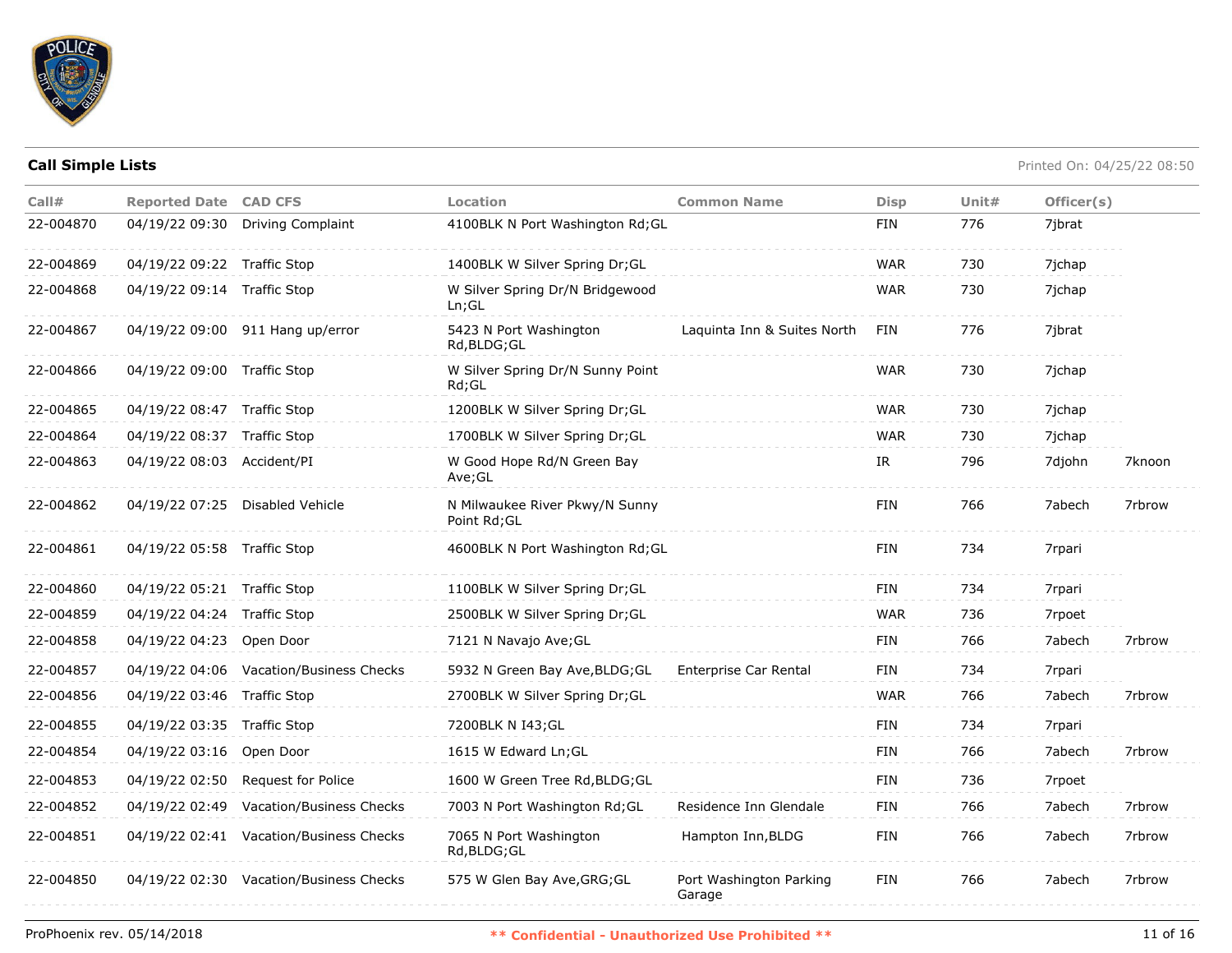

| Call#     | <b>Reported Date CAD CFS</b> |                                          | Location                                       | <b>Common Name</b>                  | <b>Disp</b> | Unit# | Officer(s) |        |
|-----------|------------------------------|------------------------------------------|------------------------------------------------|-------------------------------------|-------------|-------|------------|--------|
| 22-004849 | 04/19/22 01:52 Traffic Stop  |                                          | W Silver Spring Dr/N Port<br>Washington Rd; GL |                                     | <b>WAR</b>  | 734   | 7rpari     |        |
| 22-004848 |                              | 04/19/22 00:31 Vacation/Business Checks  | 6100 N Green Bay Ave, BLDG; GL                 | David Hobbs Honda                   | <b>FIN</b>  | 736   | 7rpoet     |        |
| 22-004847 |                              | 04/18/22 23:48 Prisoner Transport        | 5909 N Milwaukee River<br>Pkwy,PD;GL           | Glendale Police Department          | FIN         | 766   | 7abech     | 7rbrow |
| 22-004846 |                              | 04/18/22 23:13 911 Hang up/error         | 7307 N Port Washington<br>Rd, 204; GL          |                                     | <b>FIN</b>  | 774   | 7jbyrn     |        |
| 22-004845 |                              | 04/18/22 23:00 *Ride Schedule-GLPD ONLY* | 5909 N Milwaukee River<br>Pkwy,PD;GL           | Glendale Police Department          | <b>FIN</b>  | 799   | 7desk      |        |
| 22-004844 | 04/18/22 22:37 Traffic Stop  |                                          | 6000BLK N Port Washington Rd; GL               |                                     | <b>WAR</b>  | 774   | 7jbyrn     |        |
| 22-004843 |                              | 04/18/22 21:31 Suspicious Activity       | 2800BLK W Green Tree Rd; GL                    |                                     | FIN         | 754   | 7rfech     | 7rwils |
| 22-004842 |                              | 04/18/22 21:02 Suspicious Activity       | 337 W Sugar Ln; GL                             |                                     | <b>FIN</b>  | 754   | 7rfech     | 7rwils |
| 22-004841 | 04/18/22 20:37               | Domestic Violence                        | 5485 N Port Washington<br>Rd, BLDG; GL         |                                     | IR          | 762   | 7amcle     | 7jrupp |
| 22-004840 | 04/18/22 20:07               | Disorderly Conduct                       | 5423 N Port Washington<br>Rd, BLDG; GL         |                                     | IR          | 762   | 7amcle     | 7jrupp |
| 22-004839 |                              | 04/18/22 19:11 911 Hang up/error         | 7307 N Port Washington<br>Rd,LOT;GL            |                                     | FIN         | 774   | 7jbyrn     |        |
| 22-004838 | 04/18/22 18:14 Traffic Stop  |                                          | W Bender Rd/N Jean Nicolet Rd; GL              |                                     | <b>CIT</b>  | 790   | 7knoon     |        |
| 22-004837 | 04/18/22 17:58               | <b>Driving Complaint</b>                 | N Port Washington Rd/W Good<br>Hope Rd; GL     |                                     | <b>FIN</b>  | 790   | 7knoon     |        |
| 22-004836 |                              | 04/18/22 16:58 Abandoned Vehicle         | 5681 N Sievers PI; GL                          |                                     | <b>FIN</b>  | 754   | 7rfech     | 7rwils |
| 22-004835 |                              | 04/18/22 16:46 911 Hang up/error         | 3003 W Good Hope Rd, BLDG; GL                  |                                     | <b>FIN</b>  | 754   | 7rfech     | 7rwils |
| 22-004834 |                              | 04/18/22 16:21 Special Assignment        | 4700 N Port Washington Rd, H; GL               | Holiday Inn Milwaukee<br>Riverfront | <b>FIN</b>  | 706   | 7ttred     |        |
| 22-004833 | 04/18/22 15:39 Welfare Check |                                          | 5701 N Lydell Ave, C100; GL                    | Target                              | FIN         | 790   | 7knoon     |        |
| 22-004832 | 04/18/22 15:24               | 911 Hang up/error                        | 3003 W Good Hope Rd, BLDG; GL                  |                                     | <b>FIN</b>  | 730   | 7jchap     |        |
| 22-004831 | 04/18/22 15:11               | Disabled Vehicle                         | 6600BLK N Green Bay Ave; GL                    |                                     | FIN         | 796   | 7djohn     | 7knoon |
| 22-004830 |                              | 04/18/22 14:45 Suspicious Activity       | 5600BLK N Green Bay Ave; GL                    |                                     | <b>FIN</b>  | 796   | 7djohn     | 7knoon |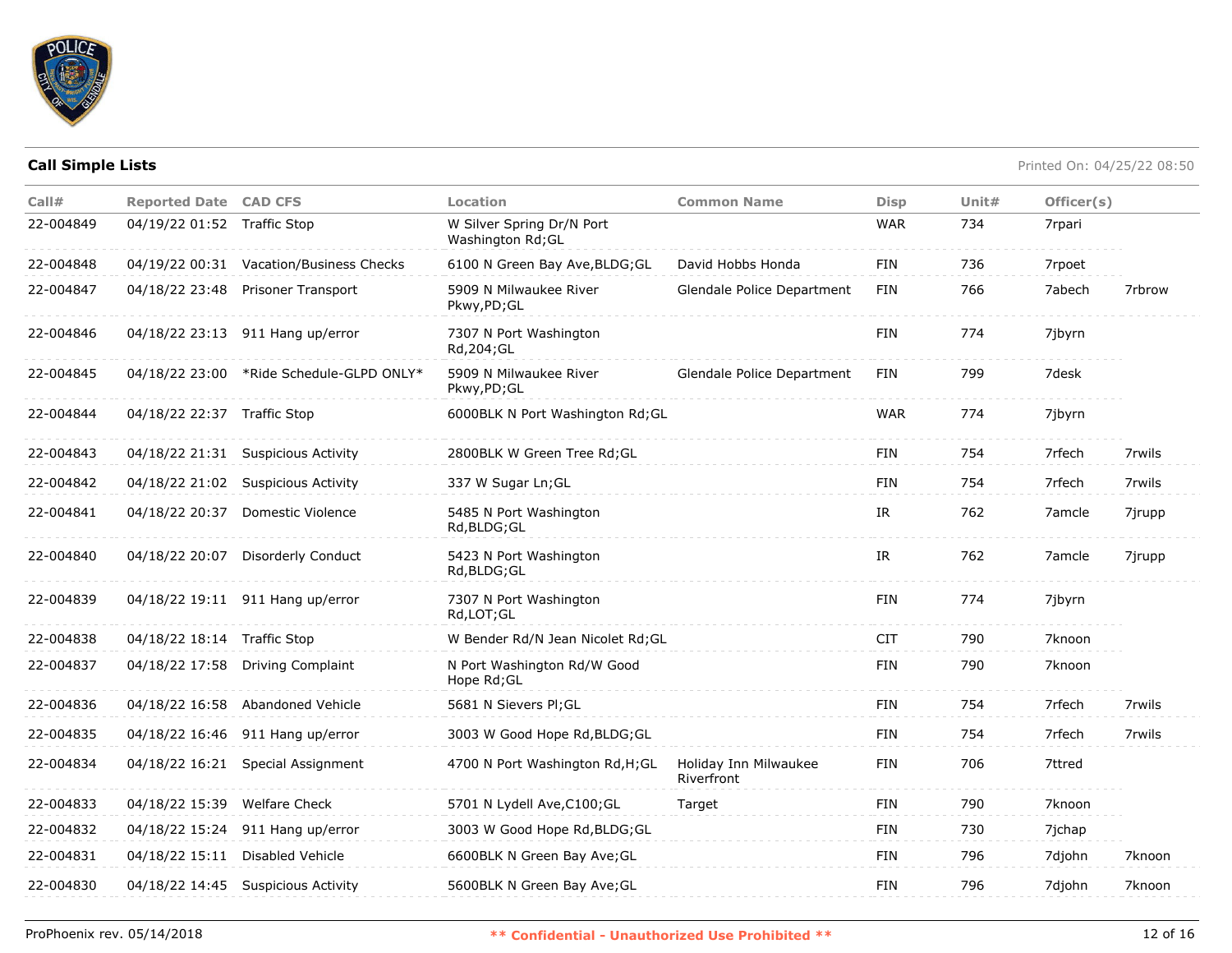

| Call#     | <b>Reported Date CAD CFS</b> |                                         | Location                                       | <b>Common Name</b>                   | <b>Disp</b> | Unit# | Officer(s) |        |
|-----------|------------------------------|-----------------------------------------|------------------------------------------------|--------------------------------------|-------------|-------|------------|--------|
| 22-004829 | 04/18/22 14:38 Fraud         |                                         | 7139 N Port Washington<br>Rd, BLDG; GL         |                                      | FIN         | 794   | 7gyahr     |        |
| 22-004828 |                              | 04/18/22 14:27 Disabled Vehicle         | N Port Washington Rd/W Silver<br>Spring Dr; GL |                                      | <b>FIN</b>  | 796   | 7djohn     | 7knoon |
| 22-004827 |                              | 04/18/22 14:11 911 Hang up/error        | 3003 W Good Hope Rd, BLDG; GL                  |                                      | FIN         | 730   | 7jchap     |        |
| 22-004826 | 04/18/22 13:52 Traffic Stop  |                                         | N Green Bay Ave/W Silver Spring<br>Dr;GL       |                                      | <b>CIT</b>  | 776   | 7jbrat     |        |
| 22-004825 | 04/18/22 13:31 Retail Theft  |                                         | 5654 N Bayshore Dr, F118; GL                   | Ulta                                 | IR          | 794   | 7gyahr     |        |
| 22-004824 |                              | 04/18/22 13:16 Disorderly Conduct       | 1300 W Silver Spring Dr; GL                    | Silver Spring Health Care<br>Center  | FIN         | 796   | 7djohn     | 7knoon |
| 22-004823 |                              | 04/18/22 12:41 Theft Complaint          | 7003 N Port Washington Rd; GL                  | Residence Inn Glendale               | IR          | 796   | 7djohn     | 7knoon |
| 22-004822 |                              | 04/18/22 12:07 Request for Police       | 5423 N Port Washington<br>Rd, BLDG; GL         | Laquinta Inn & Suites<br>North, BLDG | <b>FIN</b>  | 778   | 7areis     |        |
| 22-004821 | 04/18/22 11:21 Escort        |                                         | 4170 N Lydell Ave; GL                          | Mofoco Enterprises                   | <b>FIN</b>  | 778   | 7areis     |        |
| 22-004820 | 04/18/22 10:56 Traffic Stop  |                                         | 600BLK W Bender Rd;GL                          |                                      | <b>WAR</b>  | 730   | 7jchap     |        |
| 22-004819 | 04/18/22 10:31 Accident/PI   |                                         | 6969 N Port Washington Rd, A; GL               | Pick N Save                          | IR          | 794   | 7gyahr     |        |
| 22-004818 |                              | 04/18/22 10:22 Theft Complaint          | 110 E Good Hope Rd, BLDG; GL                   |                                      | IR          | 796   | 7djohn     | 7knoon |
| 22-004816 |                              | 04/18/22 09:46 911 Hang up/error        | 6045 N Green Bay Ave, BLDG; GL                 |                                      | <b>FIN</b>  | 796   | 7djohn     | 7knoon |
| 22-004817 | 04/18/22 09:43 Welfare Check |                                         | 2450 W Good Hope Rd, 51; GL                    | Manchester Village                   | <b>FIN</b>  | 730   | 7jchap     |        |
| 22-004815 | 04/18/22 09:29 Traffic Stop  |                                         | 1400BLK W Silver Spring Dr;GL                  |                                      | <b>WAR</b>  | 794   | 7gyahr     |        |
| 22-004814 | 04/18/22 09:06 Traffic Stop  |                                         | 1600BLK W Silver Spring Dr; GL                 |                                      | <b>WAR</b>  | 778   | 7areis     |        |
| 22-004813 | 04/18/22 07:39 Trespassing   |                                         | 6101 N Green Bay Ave, 106; GL                  | <b>Glen Courts Apartments</b>        | FIN         | 796   | 7djohn     | 7knoon |
| 22-004812 | 04/18/22 07:05               | Burglar Alarm                           | 505 W Silver Spring Dr, BLDG; GL               | Stans Fit For Your Feet              | FIN         | 736   | 7rpoet     |        |
| 22-004811 | 04/18/22 06:09               | Burglar Alarm                           | 505 W Silver Spring Dr, BLDG; GL               | Stans Fit For Your Feet              | <b>CH</b>   | 736   | 7rpoet     |        |
| 22-004810 | 04/18/22 02:25 Traffic Stop  |                                         | N Port Washington Rd/W Silver<br>Spring Dr; GL |                                      | <b>WAR</b>  | 712   | 7eguse     |        |
| 22-004809 |                              | 04/18/22 01:52 Vacation/Business Checks | 5423 N Port Washington<br>Rd,BLDG;GL           | Laquinta Inn & Suites<br>North, BLDG | FIN         | 736   | 7rpoet     |        |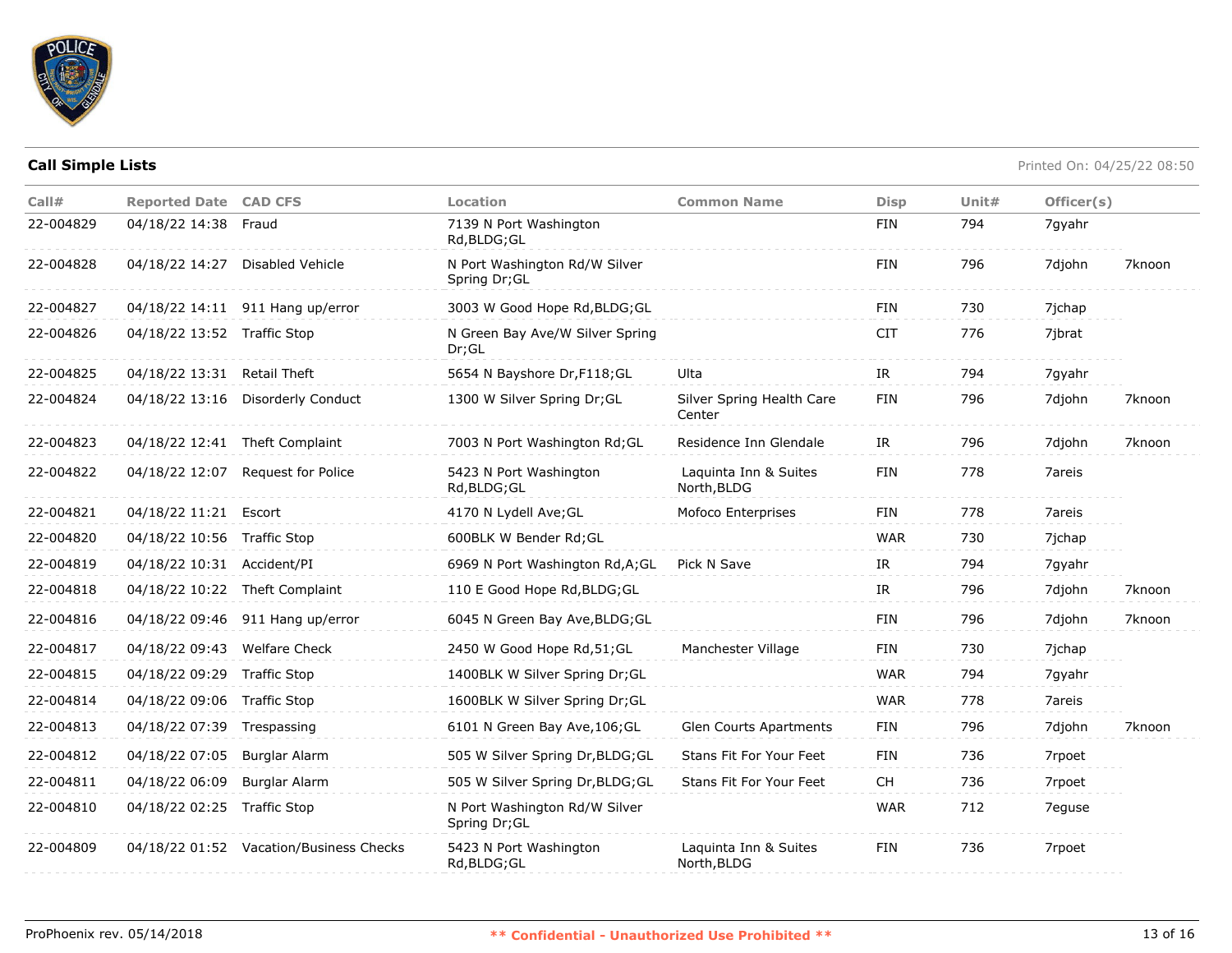

| Call#     | <b>Reported Date CAD CFS</b> |                                          | Location                                      | <b>Common Name</b>                  | <b>Disp</b> | Unit $#$ | Officer(s) |        |
|-----------|------------------------------|------------------------------------------|-----------------------------------------------|-------------------------------------|-------------|----------|------------|--------|
| 22-004808 |                              | 04/18/22 01:41 Vacation/Business Checks  | 5110 N Port Washington Rd, BLDG<br>;GL        | La Quinta Inn, BLDG                 | <b>FIN</b>  | 736      | 7rpoet     |        |
| 22-004807 |                              | 04/18/22 01:37 Vacation/Business Checks  | 4700 N Port Washington Rd, H; GL              | Holiday Inn Milwaukee<br>Riverfront | <b>FIN</b>  | 736      | 7rpoet     |        |
| 22-004806 | 04/18/22 01:31 Traffic Stop  |                                          | N Long Island Dr/W Silver Spring<br>Dr:GL     |                                     | <b>CIT</b>  | 792      | 7alemk     |        |
| 22-004805 |                              | 04/18/22 01:12 Suspicious Activity       | 5910 N Milwaukee River<br>Pkwy, LOT; GL       | Parkway School, LOT                 | <b>FIN</b>  | 734      | 7rpari     |        |
| 22-004804 | 04/18/22 01:11 Traffic Stop  |                                          | 1900BLK W Silver Spring Dr;GL                 |                                     | <b>WAR</b>  | 792      | 7alemk     |        |
| 22-004803 | 04/18/22 01:02 Traffic Stop  |                                          | 1 Not Verified Way; GL                        |                                     | <b>WAR</b>  | 792      | 7alemk     |        |
| 22-004802 | 04/18/22 00:55 Traffic Stop  |                                          | N Long Island Dr/W Silver Spring<br>Dr;GL     |                                     | <b>WAR</b>  | 736      | 7rpoet     |        |
| 22-004801 | 04/18/22 00:36 Traffic Stop  |                                          | 600BLK W Silver Spring Dr, EB; GL             |                                     | <b>WAR</b>  | 792      | 7alemk     |        |
| 22-004800 | 04/18/22 00:13 Traffic Stop  |                                          | 1700BLK W Silver Spring Dr;GL                 |                                     | <b>CIT</b>  | 792      | 7alemk     |        |
| 22-004799 |                              | 04/17/22 23:04 *Ride Schedule-GLPD ONLY* | 5909 N Milwaukee River<br>Pkwy,PD;GL          | Glendale Police Department          | <b>FIN</b>  | 799      | 7desk      |        |
| 22-004798 |                              | 04/17/22 22:41 Request for Police        | 400 W River Woods Pkwy, BLDG; GL Ascension WI |                                     | <b>FIN</b>  | 754      | 7rfech     | 7rwils |
| 22-004797 | 04/17/22 21:44 Traffic Stop  |                                          | 2400BLK W Silver Spring Dr;GL                 |                                     | <b>WAR</b>  | 754      | 7rfech     | 7rwils |
| 22-004796 |                              | 04/17/22 21:32 Disabled Vehicle          | 600BLK W Silver Spring Dr,EB;GL               |                                     | <b>FIN</b>  | 762      | 7amcle     | 7jrupp |
| 22-004795 | 04/17/22 21:02 Traffic Stop  |                                          | 1 Not Verified Way; GL                        |                                     | <b>CIT</b>  | 762      | 7amcle     | 7jrupp |
| 22-004794 | 04/17/22 20:59               | <b>Traffic Stop</b>                      | 2500BLK W Silver Spring Dr;GL                 |                                     | <b>WAR</b>  | 774      | 7jbyrn     |        |
| 22-004793 | 04/17/22 20:04               | Burglar Alarm                            | 5755 N Bayshore Dr, L117; GL                  | Barnes & Noble                      | <b>CH</b>   | 762      | 7amcle     | 7jrupp |
| 22-004792 | 04/17/22 20:03               | <b>Traffic Stop</b>                      | 1100BLK W Silver Spring Dr; GL                |                                     | <b>FIN</b>  | 762      | 7amcle     | 7jrupp |
| 22-004791 | 04/17/22 19:54               | <b>Traffic Stop</b>                      | 2300BLK W Silver Spring Dr; GL                |                                     | <b>CIT</b>  | 774      | 7jbyrn     |        |
| 22-004790 | 04/17/22 19:44 Traffic Stop  |                                          | 1900BLK W Silver Spring Dr;GL                 |                                     | <b>CIT</b>  | 754      | 7rfech     | 7rwils |
| 22-004789 | 04/17/22 19:29               | <b>Suspicious Activity</b>               | 2201 W Bender Rd, 1; GL                       | Oberghaus Automotive                | <b>FIN</b>  | 774      | 7jbyrn     |        |
| 22-004788 | 04/17/22 17:56               | Burglar Alarm                            | 500 W Silver Spring Dr, K340; GL              | Bryant & Stratton College           | <b>FIN</b>  | 762      | 7amcle     | 7jrupp |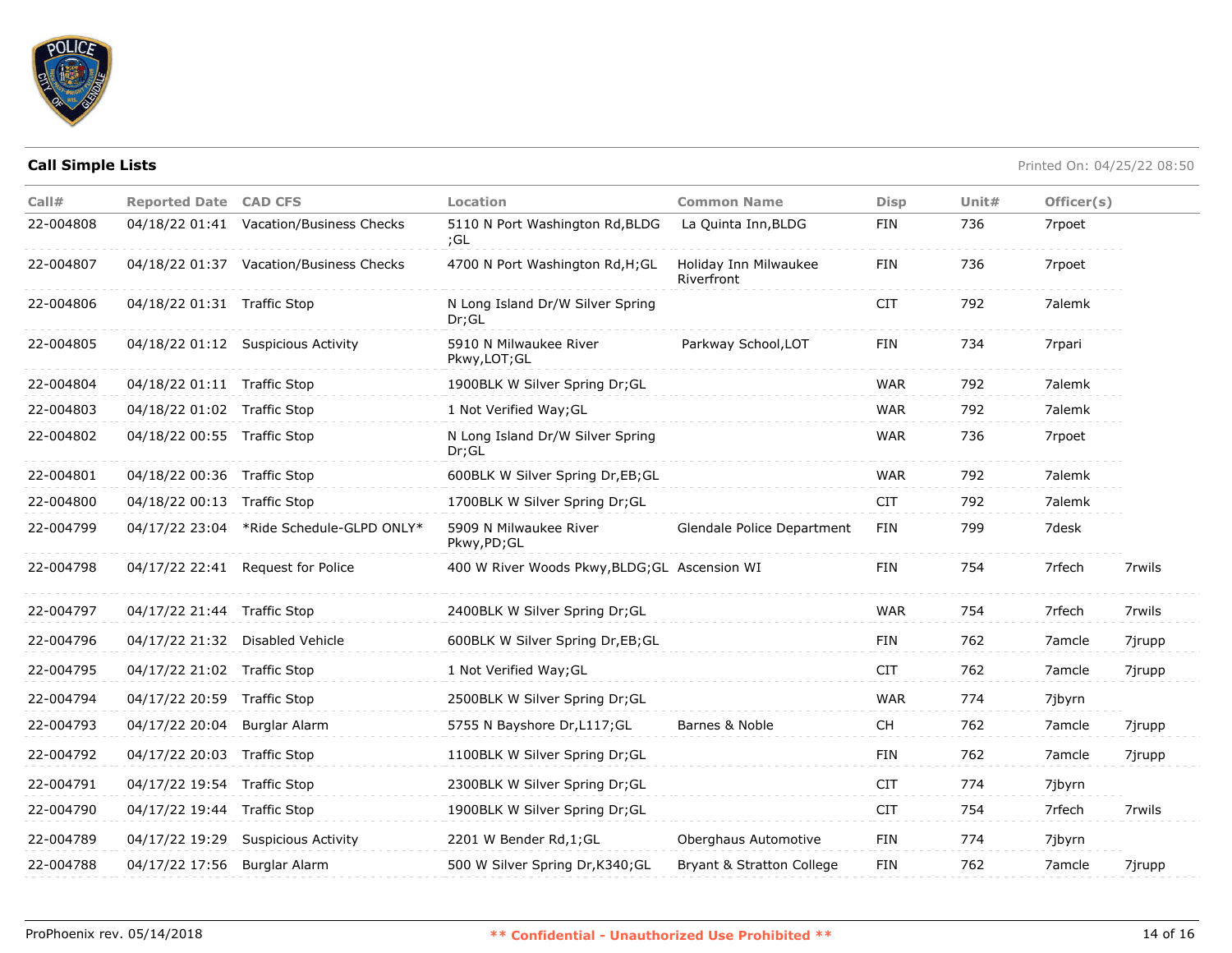

| Call#     | <b>Reported Date CAD CFS</b>  |                                         | <b>Location</b>                               | <b>Common Name</b>         | <b>Disp</b> | Unit $#$ | Officer(s) |        |
|-----------|-------------------------------|-----------------------------------------|-----------------------------------------------|----------------------------|-------------|----------|------------|--------|
| 22-004787 |                               | 04/17/22 17:50 911 Hang up/error        | 5485 N Port Washington<br>Rd, BLDG; GL        |                            | <b>FIN</b>  | 754      | 7rfech     | 7rwils |
| 22-004786 |                               | 04/17/22 17:06 Abandoned Vehicle        | 7156 N Green Bay Ave, LOT; GL                 | Mobil                      | <b>FIN</b>  | 762      | 7amcle     | 7jrupp |
| 22-004785 | 04/17/22 16:16 Traffic Stop   |                                         | 5500BLK N Green Bay Ave; GL                   |                            | <b>CIT</b>  | 774      | 7jbyrn     |        |
| 22-004784 | 04/17/22 15:30 Traffic Stop   |                                         | 6800BLK N Green Bay Ave; GL                   |                            | <b>WAR</b>  | 794      | 7gyahr     |        |
| 22-004783 |                               | 04/17/22 15:03 Request for Police       | 6101 N Green Bay Ave, 200; GL                 |                            | FIN         | 796      | 7djohn     | 7knoon |
| 22-004782 | 04/17/22 14:40 Traffic Stop   |                                         | 6150 N Port Washington Rd, G; GL AT&T At&t, G |                            | <b>WAR</b>  | 796      | 7djohn     | 7knoon |
| 22-004781 | 04/17/22 14:31 Traffic Stop   |                                         | W Good Hope Rd/N Green Bay<br>Ave;GL          |                            | <b>CIT</b>  | 794      | 7gyahr     |        |
| 22-004780 |                               | 04/17/22 14:09 911 Hang up/error        | 7307 N Port Washington<br>Rd, 204; GL         | North Port Village         | FIN         | 796      | 7djohn     | 7knoon |
| 22-004779 | 04/17/22 14:07 Traffic Stop   |                                         | 1 Not Verified Way; GL                        |                            | <b>CIT</b>  | 794      | 7 qyahr    |        |
| 22-004778 | 04/17/22 13:47 Traffic Stop   |                                         | W Silver Spring Dr/N Bethmaur<br>Ln; GL       |                            | AR          | 794      | 7gyahr     |        |
| 22-004777 | 04/17/22 13:27 Traffic Stop   |                                         | 900BLK W Silver Spring Dr, EB; GL             |                            | <b>CIT</b>  | 794      | 7gyahr     |        |
| 22-004776 |                               | 04/17/22 13:02 Request for Police       | 1400 W Custer Ave, LOT; GL                    | Parkside Commons           | FIN         | 796      | 7djohn     | 7knoon |
| 22-004775 |                               | 04/17/22 12:54 Vacation/Business Checks | 2100 W Silver Spring Dr, BLDG; GL             | Blue Pearl Animal Hospital | FIN         | 794      | 7gyahr     |        |
| 22-004774 | 04/17/22 12:44 Traffic Stop   |                                         | W Silver Spring Dr/N Green Bay<br>Ave;GL      |                            | <b>WAR</b>  | 794      | 7gyahr     |        |
| 22-004773 | 04/17/22 11:58 Traffic Stop   |                                         | 5600BLK N Bethmaur Ln;GL                      |                            | <b>WAR</b>  | 794      | 7gyahr     |        |
| 22-004772 | 04/17/22 11:46 Found Property |                                         | W Bender Rd/N Jean Nicolet Rd; GL             |                            | IR          | 751      | 7welbe     |        |
| 22-004771 | 04/17/22 11:27 Welfare Check  |                                         | 5485 N Port Washington<br>Rd, BLDG; GL        | Motel 6, BLDG              | FIN         | 796      | 7djohn     | 7knoon |
| 22-004770 |                               | 04/17/22 11:06 911 Hang up/error        | 5647 N Crestwood Blvd; GL                     |                            | <b>FIN</b>  | 790      | 7djohn     | 7knoon |
| 22-004769 | 04/17/22 10:45 Traffic Stop   |                                         | N Green Bay Ave/W Silver Spring<br>Dr:GL      |                            | <b>CIT</b>  | 794      | 7gyahr     |        |
| 22-004768 | 04/17/22 10:44 Fire Call - PD |                                         | 7325 N Port Washington<br>Rd, BLDG; GL        | Matthews of Glendale       | FIN         | 790      | 7djohn     | 7knoon |
| 22-004767 | 04/17/22 10:11 Traffic Stop   |                                         | W Silver Spring Dr/N Green Bay<br>Ave;GL      |                            | <b>CIT</b>  | 794      | 7gyahr     |        |